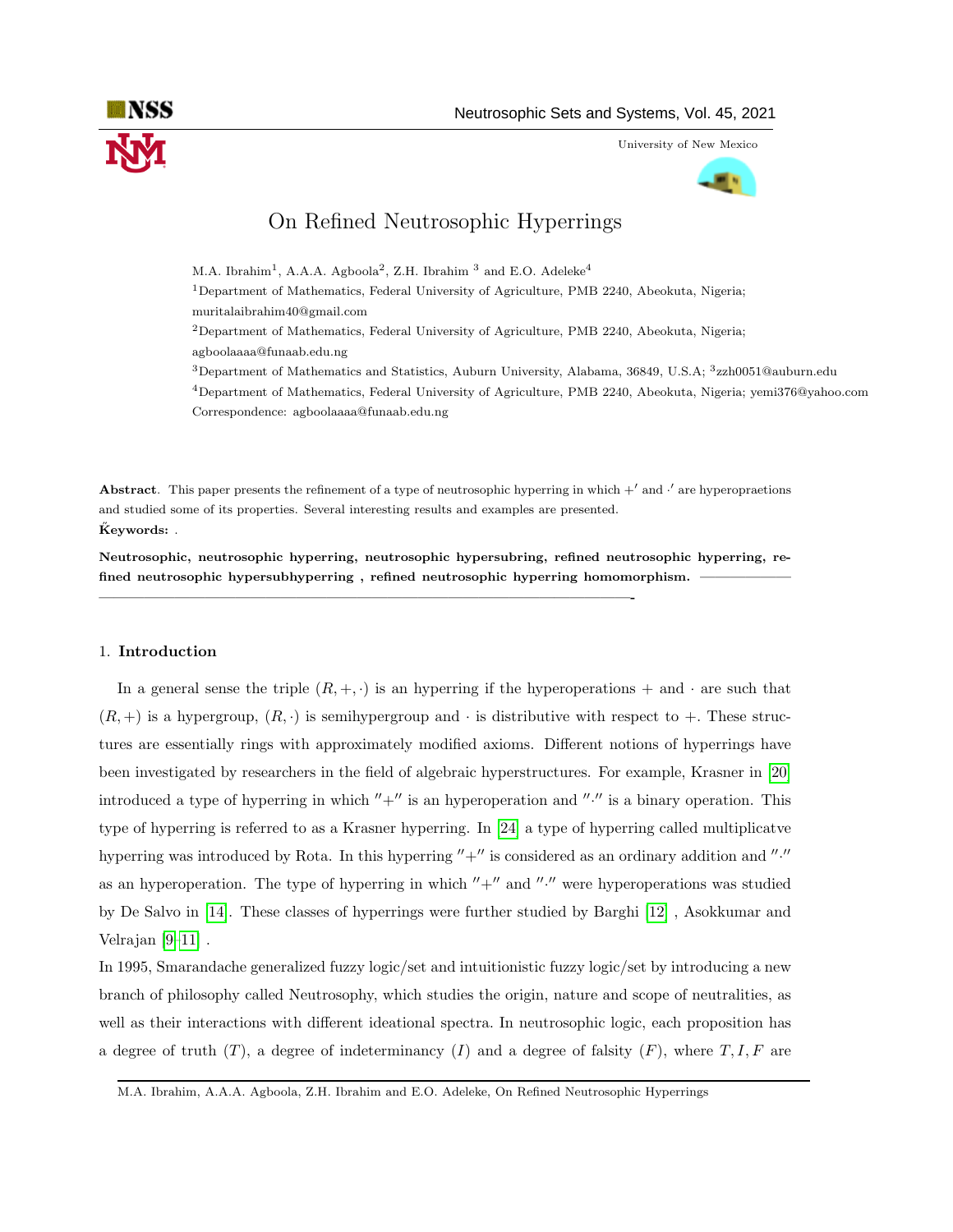standard or non-standard subsets of  $]-0, 1 + [$  as can be seen in [\[22,](#page-16-2)[23\]](#page-16-3). Ever since the introduction of this theory, several neutrosophic structures have been introduced, some of which includes; neutrosophic group, neutrosophic rings, neutrosophic modules, neutrosophic hypergroups, neutrosophic hyperrings, neutrosophic loops and many more. Smarandache in [\[22\]](#page-16-2) introduced the concept of refined neutrosophic logic and neutrosophic set which is basically the splitting of the components  $\langle T, I, F \rangle$  into subcomponents of the form  $\langle T_1, T_2, \cdots, T_p; I_1, I_2, \cdots, I_r; F_1, F_2, \cdots, F_s \rangle$ . This concept inspired the work of Agboola in [\[5\]](#page-15-5) where he introduced refined neutrosophic algebraic structures. A lot of results have been published on the refinement of some of the known neutrosophic algebraic structures/hyperstructures ever since the work of Agboola. A comprehensive review of refined neutrosophic structures/hyperstrutures, can be found in [\[1,](#page-15-6) [2,](#page-15-7) [8,](#page-15-8) [15–](#page-15-9)[19\]](#page-15-10) .

In this paper, the refinement of neutrosophic hyperring is studied and several interesting results and examples are presented.

### 2. Preliminaries

In this section, we will give some definitions, examples and results that will be used in the sequel.

**Definition 2.1.** [\[13\]](#page-15-11) Let H be a non-empty set and  $\circ: H \times H \longrightarrow P^*(H)$  be a hyperoperation. The couple  $(H, \circ)$  is called a hypergroupoid. For any two non-empty subsets A and B of H and  $x \in H$ , we define

$$
A \circ B = \bigcup_{a \in A, b \in B} a \circ b, \quad A \circ x = A \circ \{x\} \quad \text{and} \quad x \circ B = \{x\} \circ B.
$$

**Definition 2.2.** [\[13\]](#page-15-11) Let H be a non-empty set and let  $+$  be a hyperoperation on H. The couple  $(H, +)$  is called a canonical hypergroup if the following conditions hold:

- (1)  $x + y = y + x$ , for all  $x, y \in H$ ,
- (2)  $x + (y + z) = (x + y) + z$ , for all  $x, y, z \in H$ ,
- (3) there exists a neutral element  $0 \in H$  such that  $x + 0 = \{x\} = 0 + x$ , for all  $x \in H$ ,
- (4) for every  $x \in H$ , there exists a unique element  $-x \in H$  such that  $0 \in x + (-x) \cap (-x) + x$ ,
- (5)  $z \in x + y$  implies  $y \in -x + z$  and  $x \in z y$ , for all  $x, y, z \in H$ . A nonempty subset A of H is called a subcanonical hypergroup if A is a canonical hypergroup under the same hyperaddition as that of H that is, for every  $a, b \in A$ ,  $a - b \in A$ . If in addition  $a + A - a \subseteq A$  for all  $a \in H$ , A is said to be normal.

**Definition 2.3.** A hyperring is a triple  $(R, +, \cdot)$  satisfying the following axioms:

- (1)  $(R, +)$  is a canonical hypergroup.
- (2)  $(R, \cdot)$  is a semihypergroup such that  $x \cdot 0 = 0 \cdot x = 0$  for all  $x \in R$ , that is, 0 is a bilaterally absorbing element,
- (3) For all  $x, y, z \in R$ ,

(a) 
$$
x \cdot (y + z) = x \cdot y + x \cdot z
$$
 and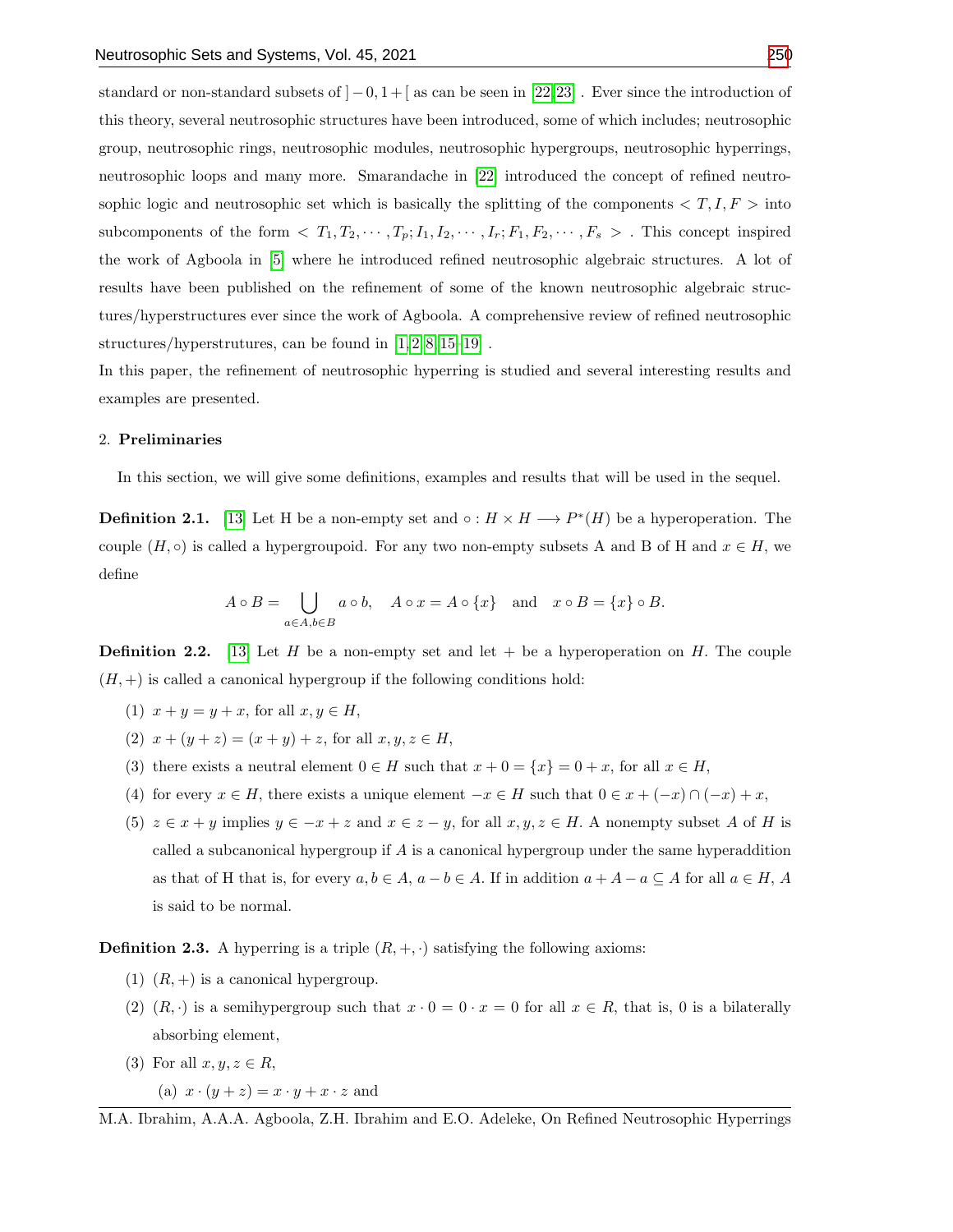(b)  $(x+y)\cdot z = x\cdot z + y\cdot z$ . That is, the hyperoperation . is distributive over the hyperoperation  $+$ .

**Definition 2.4.** Let  $(R, +, \cdot)$  be a hyperring and let A be a nonempty subset of R. A is said to be a subhyperring of R if  $(A, +, \cdot)$  is itself a hyperring.

**Definition 2.5.** Let A be a subhyperring of a hyperring R. Then,

- (1) A is called a left hyperideal of R if  $r \cdot a \subseteq A$  for all  $r \in R$ ,  $a \in A$ .
- (2) A is called a right hyperideal of R if  $a \cdot r \subseteq A$  for all  $r \in R$ ,  $a \in A$ . A is called a hyperideal of R if A is both left and right hyperideal of R.

**Definition 2.6.** Let A be a hyperideal of a hyperring R. A is said to be normal in R if  $r + A - r \subseteq A$ for all  $r \in R$ .

It will be assumed that I splits into two sub-indeterminacies  $I_1$  [contradiction (true  $(T)$  and false  $(F)$ ] and  $I_2$  [ignorance (true  $(T)$  or false  $(F)$ )]. With the properties that:

 $I_1I_1 = I_1^2 = I_1,$  $I_2I_2 = I_2^2 = I_2$  and  $I_1I_2 = I_2I_1 = I_1.$ 

**Definition 2.7.** [\[4\]](#page-15-12) If  $*: X(I_1, I_2) \times X(I_1, I_2) \mapsto X(I_1, I_2)$  is a binary operation defined on  $X(I_1, I_2)$ , then the couple  $(X(I_1, I_2), *)$  is called a refined neutrosophic algebraic structure and it is named according to the laws (axioms) satisfied by ∗.

**Definition 2.8.** [\[4\]](#page-15-12) Let  $(X(I_1, I_2), +, \cdot)$  be any refined neutrosophic algebraic structure where  $+$  and . are ordinary addition and multiplication respectively.

For any two elements  $(a, bI_1, cI_2), (d, eI_1, fI_2) \in X(I_1, I_2)$ , we define

$$
(a, bI_1, cI_2) + (d, eI_1, fI_2) = (a + d, (b + e)I_1, (c + f)I_2),
$$
  

$$
(a, bI_1, cI_2) \cdot (d, eI_1, fI_2) = (ad, (ae + bd + be + bf + ce)I_1, (af + cd + cf)I_2).
$$

**Definition 2.9.** [\[4\]](#page-15-12) If + and . are ordinary addition and multiplication,  $I_k$  with  $k = 1, 2$  have the following properties:

(1)  $I_k + I_k + \cdots + I_k = nI_k$ . (2)  $I_k + (-I_k) = 0.$ (3)  $I_k \tcdot I_k \cdots I_k = I_k^n = I_k$  for all positive integers  $n > 1$ . (4)  $0 \cdot I_k = 0$ . (5)  $I_k^{-1}$  is undefined and therefore does not exist.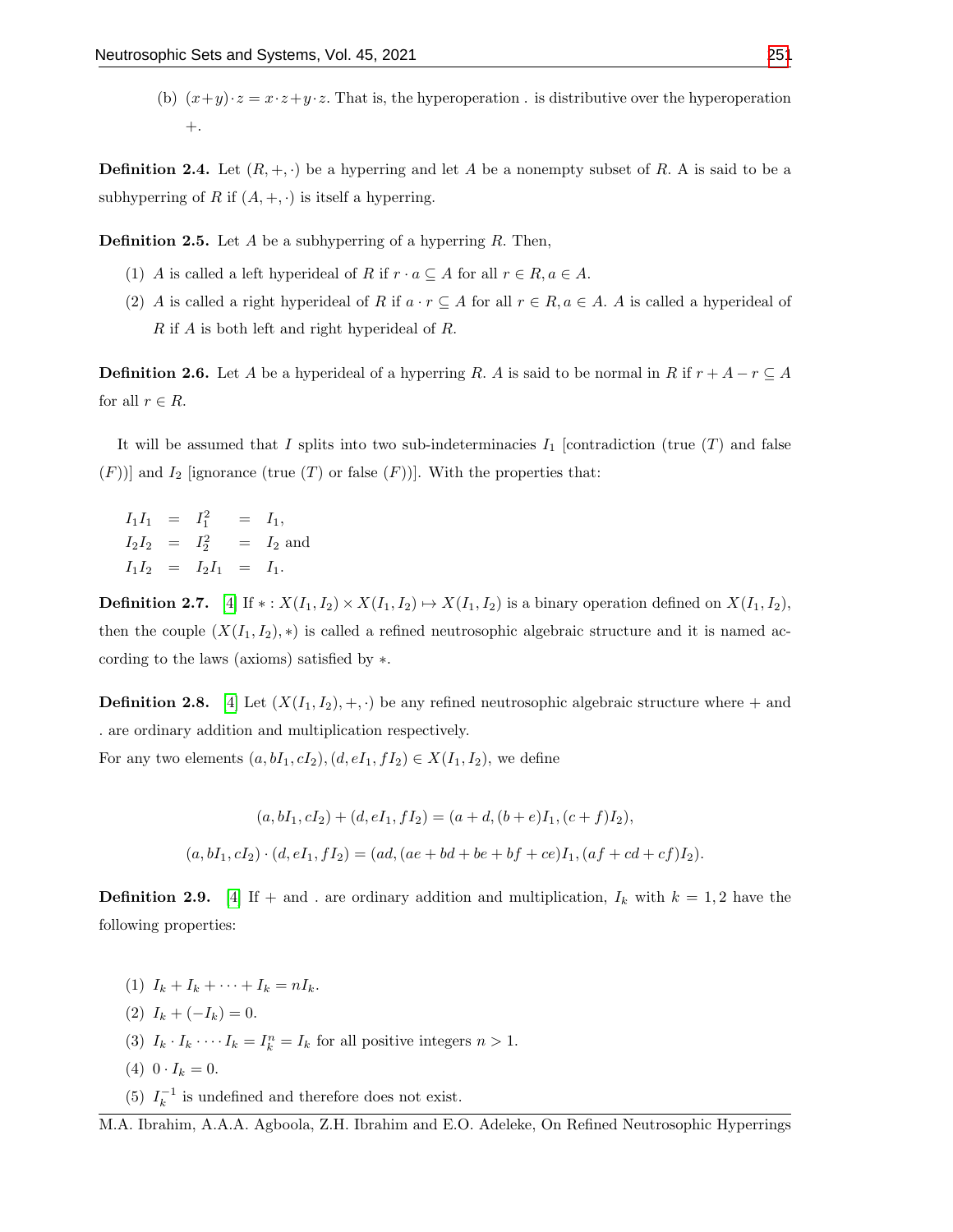**Definition 2.10.** [\[4\]](#page-15-12) Let  $(G, *)$  be any group. The couple  $(G(I_1, I_2), *)$  is called a refined neutrosophic group generated by G,  $I_1$  and  $I_2$ .  $(G(I_1, I_2), *)$  is said to be commutative if for all  $x, y \in G(I_1, I_2)$ , we have  $x * y = y * x$ . Otherwise, we call  $(G(I_1, I_2), *)$  a non-commutative refined neutrosophic group.

**Definition 2.11.** [\[4\]](#page-15-12) If  $(X(I_1, I_2), *)$  and  $(Y(I_1, I_2), *)$  are two refined neutrosophic algebraic structures, the mapping

$$
\phi: (X(I_1, I_2), *) \longrightarrow (Y(I_1, I_2), *)
$$

is called a neutrosophic homomorphism if the following conditions hold:

(1) 
$$
\phi((a, bI_1, cI_2) * (d, eI_1, fI_2)) = \phi((a, bI_1, cI_2)) *' \phi((d, eI_1, fI_2)).
$$
  
(2)  $\phi(I_k) = I_k$  for all  $(a, bI_1, cI_2), (d, eI_1, fI_2) \in X(I_1, I_2)$  and  $k = 1, 2$ .

**Example 2.12.** [\[4\]](#page-15-12) Let  $\mathbb{Z}_2(I_1, I_2) = \{(0, 0, 0), (1, 0, 0), (0, I_1, 0), (0, 0, I_2)(0, I_1, I_2), (1, I_1, 0),\}$  $(1, 0, I_2), (1, I_1, I_2)$ . Then  $(\mathbb{Z}_2(I_1, I_2), +)$  is a commutative refined neutrosophic group of integers mod-

ulo 2. Generally for a positive integer  $n \geq 2$ ,  $(\mathbb{Z}_n(I_1,I_2),+)$  is a finite commutative refined neutrosophic group of integers modulo *n*.

**Example 2.13.** [\[4\]](#page-15-12) Let  $(G(I_1, I_2), *)$  and and  $(H(I_1, I_2), *)$  be two refined neutrosophic groups. Let  $\phi : G(I_1, I_2) \times H(I_1, I_2) \rightarrow G(I_1, I_2)$  be a mapping defined by  $\phi(x, y) = x$  and let  $\psi$ :  $G(I_1, I_2) \times H(I_1, I_2) \to H(I_1, I_2)$  be a mapping defined by  $\psi(x, y) = y$ . Then  $\phi$  and  $\psi$  are refined neutrosophic group homomorphisms.

**Definition 2.14.** [\[6\]](#page-15-13) Let  $(H, +)$  be any canonical hypergroup and let I be an indeterminate. Let  $H(I) = \langle H \cup I \rangle = \{ (a, bI) : a, b \in H \}$  be a set generated by H and I. The hyperstructure  $(H(I), +)$  is called a neutrosophic canonical hypergroup. For all  $(a, bI), (c, dI) \in H(I)$  with  $b \neq 0$ or  $d \neq 0$ , we define  $(a, bI) + (c, dI) = \{(x, yI) : x \in a + c, y \in a + d \cup b + c \cup b + d\}$ . An element  $I \in H(I)$  is represented by  $(0, I)$  in  $H(I)$  and any element  $x \in H$  is represented by  $(x, 0)$  in  $H(I)$ . For any nonempty subset  $A(I)$  of  $H(I)$ , we define  $-A(I) = \{-(a, bI) = (-a, -bI) : a, b \in H\}.$ 

**Definition 2.15.** [\[6\]](#page-15-13) Let  $(H(I), +)$  be a neutrosophic canonical hypergroup.

(1) A nonempty subset  $A(I)$  of  $H(I)$  is called a neutrosophic subcanonical hypergroup of  $H(I)$  if  $(A(I), +)$  is itself a neutrosophic canonical hypergroup. It is essential that  $A(I)$  must contain a proper subset which is a subcanonical hypergroup of H.

If  $A(I)$  does not contain a proper subset which is a subcanonical hypergroup of H, then it is called a pseudo neutrosophic subcanonical hypergroup of  $H(I)$ .

(2) If  $A(I)$  is a neutrosophic subcanonical hypergroup (pseudo neutrosophic subcanonical hypergroup),  $A(I)$  is said to be normal in  $H(I)$  if for all  $(a, bI) \in H(I)$ ,  $(a, bI) + A(I) - (a, bI) \subseteq A(I)$ .

**Definition 2.16.** [\[6\]](#page-15-13) Let  $(R, +, \cdot)$  be any hyperring and let I be an indeterminate. The hyperstructure  $(R(I), +, \cdot)$  generated by R and I, that is,  $R(I) = \langle R \cup I \rangle$ , is called a neutrosophic hyperring. For M.A. Ibrahim, A.A.A. Agboola, Z.H. Ibrahim and E.O. Adeleke, On Refined Neutrosophic Hyperrings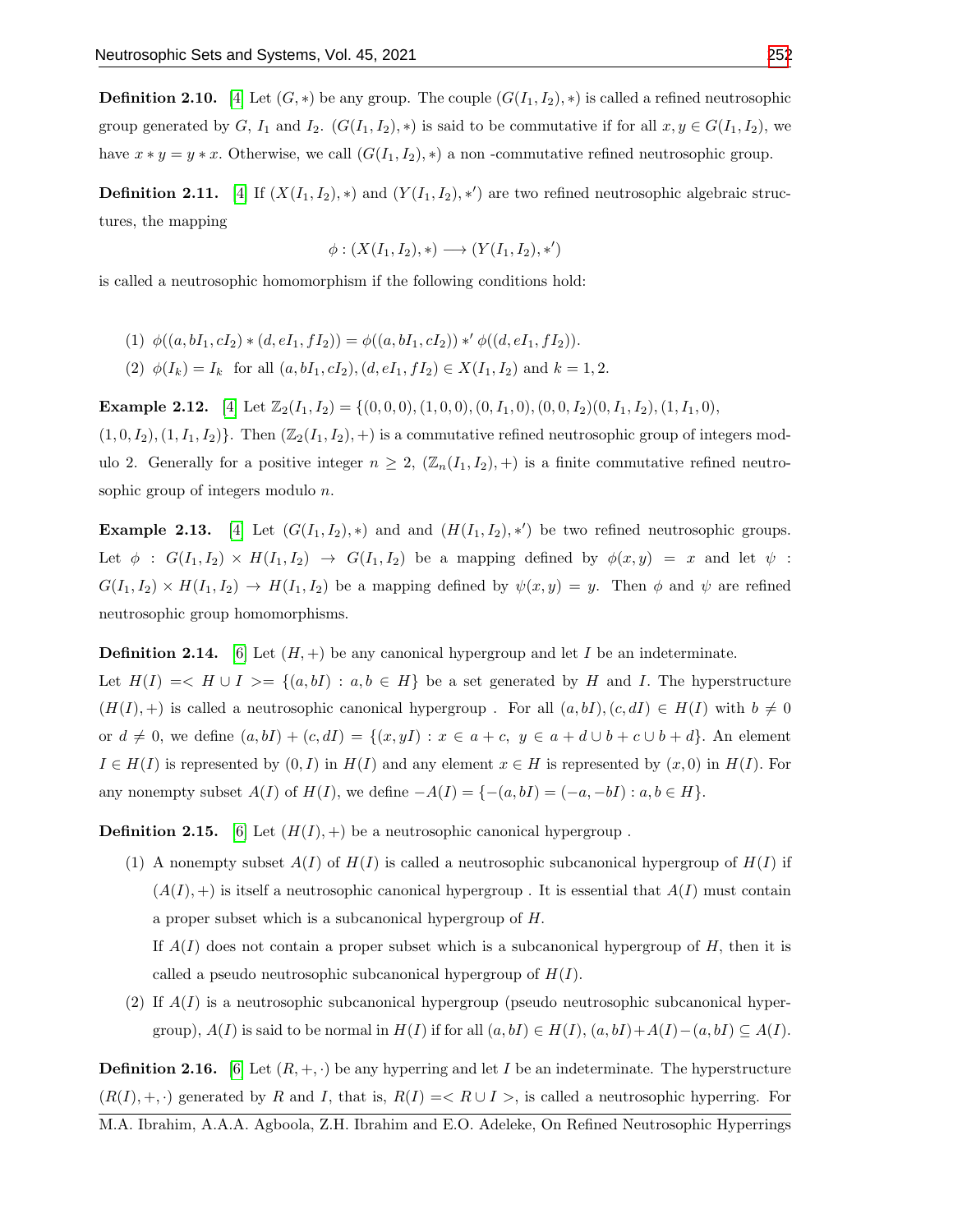all  $(a, bI), (c, dI) \in R(I)$  with  $b \neq 0$  or  $d \neq 0$ , we define

$$
(a,bI)\cdot (c,dI) = \{(x,yI) : x \in a \cdot c, y \in a \cdot d \cup b \cdot c \cup b \cdot d\}.
$$

**Definition 2.17.** [\[6\]](#page-15-13) Let  $(R(I), +, \cdot)$  be a neutrosophic hyperring and let  $A(I)$  be a nonempty subset of  $R(I)$ .  $A(I)$  is called a neutrosophic subhyperring of  $R(I)$  if  $(A(I), +, \cdot)$  is itself a neutrosophic hyperring . It is essential that  $A(I)$  must contain a proper subset which is a hyperring. Otherwise,  $A(I)$  is called a pseudo neutrosophic subhyperring of  $R(I)$ .

**Definition 2.18.** [\[6\]](#page-15-13) Let  $(R(I), +, \cdot)$  be a neutrosophic hyperring and let  $A(I)$  be a neutrosophic subhyperring of  $R(I)$ .

- (1)  $A(I)$  is called a left neutrosophic hyperideal if  $(r, sI) \cdot (a, bI) \subseteq A(I)$  for all  $(r, sI) \in R(I)$  and  $(a, bI) \in A(I).$
- (2)  $A(I)$  is called a right neutrosophic hyperideal if  $(a, bI) \cdot (r, sI) \subseteq A(I)$  for all  $(r, sI) \in R(I)$  and  $(a, bI) \in A(I).$
- (3)  $A(I)$  is called a neutrosophic hyperideal if  $A(I)$  is both a left and right neutrosophic hyperideal

A neutrosophic hyperideal  $A(I)$  of  $R(I)$  is said to be normal in  $R(I)$  if for all  $(r, sI) \in R(I)$ 

$$
(r, sI) + A(I) - (r, sI) \subseteq A(I).
$$

**Definition 2.19.** [\[6\]](#page-15-13) Let  $(R_1(I), +, \cdot)$  and  $(R_2(I), +, \cdot)$  be two neutrosophic hyperring and let  $\phi$ :  $R_1(I) \longrightarrow R_2(I)$  be a mapping from  $R_1(I)$  into  $R_2(I)$ .

- (1)  $\phi$  is called a homomorphism if :
	- (a)  $\phi$  is a hyperring homomorphism,
	- (b)  $\phi((0, I)) = (0, I).$

.

- (2)  $\phi$  is called a good or strong homomorphism if:
	- (a)  $\phi$  is a good or strong hyperring homomorphism,
	- (b)  $\phi((0,I)) = (0,I).$
- (3)  $\phi$  is called an isomorphism (strong isomorphism) if  $\phi$  is a bijective homomorphism (strong homomorphism).

# 3. Formulation of a refined neutrosophic hyperrings

In this section, we study and present the development of refined neutrosophic hyperring  $(R(I_1, I_2), +, \cdot)$  generated by R,  $I_1$  and  $I_2$  where the operations "+" and "." are hyperoperations. i.e.,

$$
+,\cdot:R(I_1,I_2)\times R(I_1,I_2)\longrightarrow 2^{R(I_1,I_2)}.
$$

For all  $(a, bI_1, cI_2), (d, eI_1, fI_2) \in R(I_1, I_2)$  with  $a, b, c, d, e, f \in R$ , we define

$$
(a, bI_1, cI_2) + (d, eI_1, fI_2) = \{(p, qI_1, rI_2) : p \in a + d, q \in (b + e), r \in (c + f)\},\
$$

M.A. Ibrahim, A.A.A. Agboola, Z.H. Ibrahim and E.O. Adeleke, On Refined Neutrosophic Hyperrings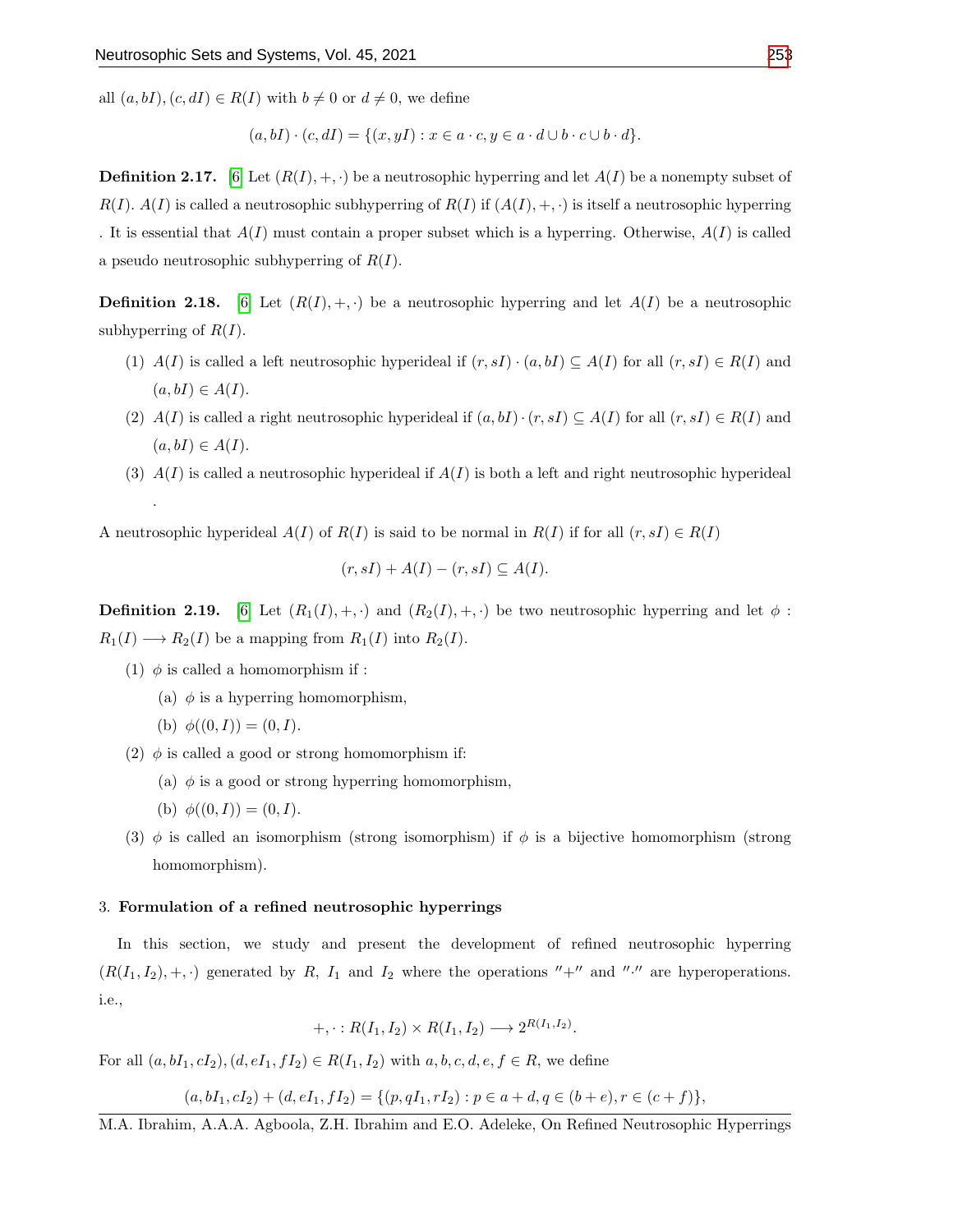$(a, bI_1, cI_2) \cdot (d, eI_1, fI_2) = \{(p, qI_1, rI_2) : p \in ad, q \in ae + bd + be + bf + ce, r \in af + cd + cf\}.$ 

**Definition 3.1.** A refined neutrosophic hyperring is a tripple  $(R(I_1, I_2), +, \cdot)$  satisfying the following axioms:

- (1)  $(R(I_1, I_2), +)$  is a refined neutrosophic canonical hypergroup.
- (2)  $(R(I_1, I_2), \cdot)$  is a refined neutrosophic semihypergroup.
- (3) For all  $(a, bI_1, cI_2), (d, eI_1, fI_2), (g, hI_1, jI_2) \in R(I_1, I_2),$ 
	- (a)  $(a, bI_1, cI_2) \cdot ((d, eI_1, fI_2) + (g, hI_1, jI_2)) = (a, bI_1, cI_2) \cdot (d, eI_1, fI_2) + (a, bI_1, cI_2) \cdot (g, hI_1, jI_2)$ and
	- (b)  $((d, eI_1, fI_2) + (g, hI_1, jI_2)) \cdot (a, bI_1, cI_2) = (d, eI_1, fI_2) \cdot (a, bI_1, cI_2) + (g, hI_1, jI_2) \cdot (a, bI_1, cI_2)$  $(a, bI_1, cI_2).$

**Definition 3.2.** Let  $(R(I_1, I_2), +, \cdot)$  be a refined neutrosophic hyperring. A non-empty subset  $M(I_1, I_2)$ of  $R(I_1, I_2)$  is called a refined neutrosophic subhyperring of  $R(I_1, I_2)$  if  $(M(I_1, I_2), +, \cdot)$  is itself a neutrosophic hyperring. It is essential that  $M(I_1, I_2)$  must contain a proper subset which is a hyperring. Otherwise,  $M(I_1, I_2)$  is called a refined pseudo neutrosophic subhyperring of  $R(I_1, I_2)$ .

**Definition 3.3.** Let  $R(I_1, I_2)$  be a refined neutrosophic hyperring. The refined neutrosophic subhyperring  $M(I_1, I_2)$  is said to be normal in  $R(I_1, I_2)$  if and only if  $(a, bI_1, cI_2) + M(I_1, I_2) - (a, bI_1, cI_2) \subseteq$  $M(I_1, I_2)$  for all  $(a, bI_1, cI_2) \in R(I_1, I_2)$ .

**Definition 3.4.** Let  $(R(I_1, I_2))$ , +,  $\cdot$ ) be a refined neutrosophic hyperring and let  $M(I_1, I_2)$  be a refined neutrosophic subhyperring of  $R(I_1, I_2)$ .  $(M(I_1, I_2), +, \cdot)$  is a left(right) refined neutrosophic hyperideal of  $R(I_1, I_2)$  if  $x \cdot m \in M(I_1, I_2)[m \cdot x \in M(I_1, I_2)]$  for all  $x = (a, bI_1, cI_2) \in R(I_1, I_2)$  and  $m =$  $(p, qI_1, sI_2) \in M(I_1, I_2)$ .  $M(I_1, I_2)$  is a refined neutrosophic hyperideal if  $M(I_1, I_2)$  is both left and right refined neutrosophic hyperideal.

**Remark 3.5.** It should be noted that a refined neutrosophic hyperideal  $H(I_1, I_2)$  of a refined neutrosophic hyperring  $R(I_1, I_2)$  is normal in  $R(I_1, I_2)$  only if hyperideal H is normal in hyperring R.

**Proposition 3.6.** Let  $(R(I_1, I_2), +, \cdot)$  be any refined neutrosophic hyperring.  $(R(I_1, I_2), +, \cdot)$  is a hyperring.

*Proof.* (1) That  $(R(I_1, I_2), +)$  is a canonical hypergroup follows from Proposition 2.3 in [\[19\]](#page-15-10).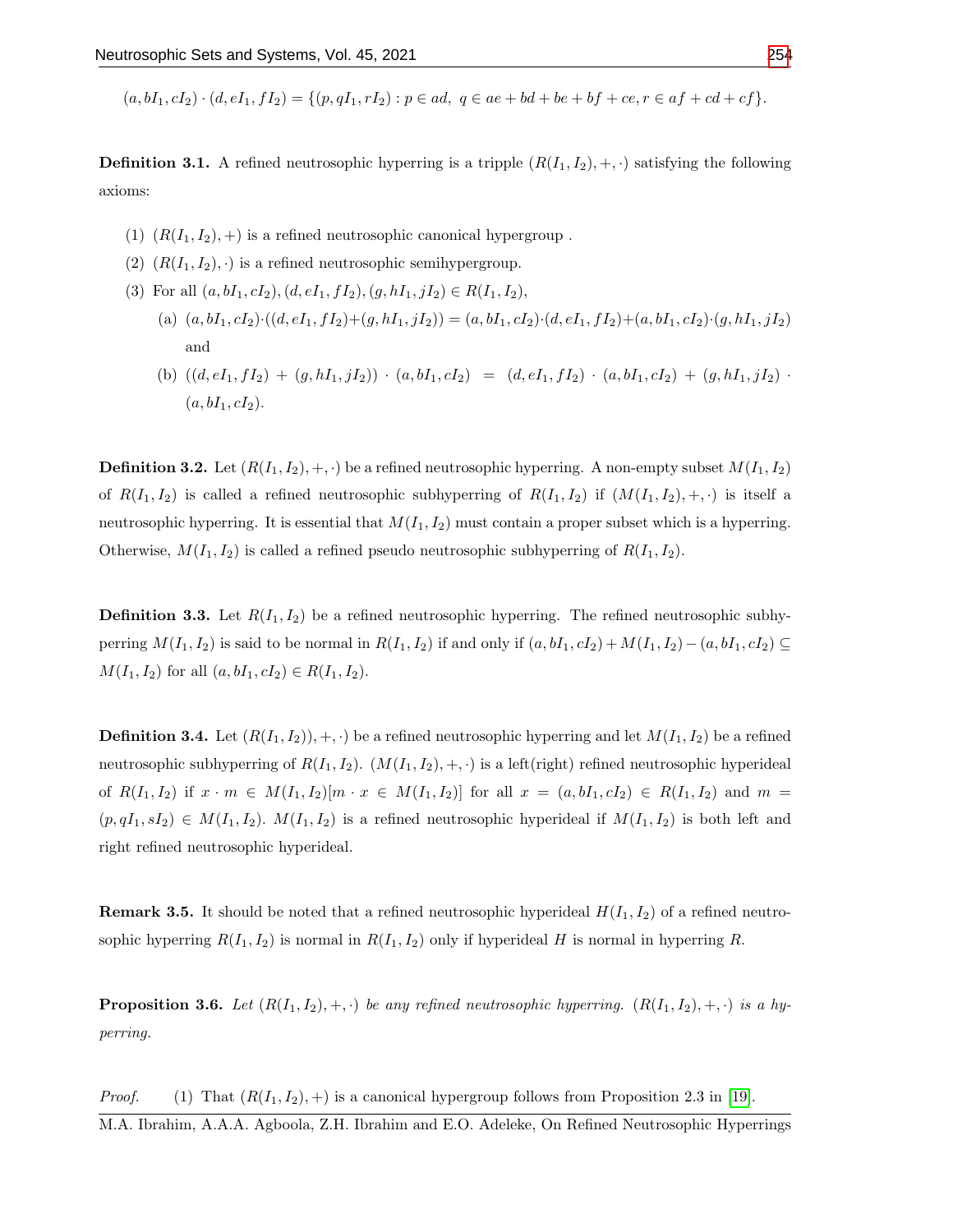(2) We show that  $(R(I_1, I_2), \cdot)$  is a semihypergroup.

$$
x \cdot (y \cdot z) = (a, bI_1, cI_2) \cdot ((d, eI_1, fI_2) \cdot (g, hI_1, kI_2))
$$
  
\n
$$
= (a, bI_1, cI_2) \cdot ((dg, (dh + eg + eh + ek + fh)I_1, (dk + fg + fk)I_2)
$$
  
\n
$$
= (a(dg), (a(dh) + a(eg) + a(eh) + a(ek) + a(fh) + b(dg) + b(dh) + b(eg) + b(eh)
$$
  
\n
$$
+b(ek) + b(fh) + b(dk) + b(fg) + b(fk) + c(dh) + c(eg) + c(eh) + c(ek) + c(fh))I_1,
$$
  
\n
$$
(a(dk) + a(fg) + a(fk) + c(dg) + c(dk) + c(fg) + c(fk))I_2)
$$
  
\n
$$
= (ad)g, ((aI_1, ((ad)k + (af)g + (af)k + (cd)g + (cd)k + (cf)g + (cf)k)I_2))
$$
  
\n
$$
= ((a, bI_1, cI_2) \cdot (d, eI_1, fI_2)) \cdot (g, hI_1, kI_2)
$$
  
\n
$$
= (x \cdot y) \cdot z.
$$

Accordingly,  $(R(I_1, I_2), \cdot)$  is a semihypergroup. Also, for all  $(a, bI_1, cI_2) \in R(I_1, I_2)$ ,

 $(a, bI_1, cI_2) \cdot (0, 0I_1, 0I_2) = \{(x, yI_1, zI_2) : x \in a \cdot 0, y \in a \cdot 0 + b \cdot 0 + c \cdot 0, z \in a \cdot 0 + c \cdot 0\} = \{(0, 0I_1, 0I_2)\}.$ 

Similarly, it can be shown that  $(0, 0I_1, 0I_2) \cdot (a, bI_1, cI_2) = \{(0, 0I_1, 0I_2)\}\.$  Hence,  $(0, 0I_1, 0I_2)$  is a bilaterally absorbing element.

(3) For the distributivity of  $\cdot$  over  $+$ .

Let 
$$
a = (x, yI_1, zI_2), b = (u, vI_1, sI_2), c = (k, mI_1, nI_2)
$$
 be arbitrary elements in  $R(I_1, I_2)$  with  
\n $x, y, z, u, v, s, k, m, n \in R$ .  
\n $a \cdot (b + c) = a \cdot \{(h_1, h_2I_1, h_3I_2) : h_1 \in u + k, h_2 \in v + m, h_3 \in s + n\}$   
\n $= \{(x, yI_1, zI_2) \cdot (h_1, h_2I_1, h_3I_2) : h_1 \in u + k, h_2 \in v + m, h_3 \in s + n\}$   
\n $= \{(p_1, p_2I_1, p_3I_2) : p_1 \in xh_1, p_2 \in xh_2 + yh_1 + yh_2 + yh_3 + zh_2, p_3 \in xh_3 + zh_1 + zh_3\}$   
\n $= \{(p_1, p_2I_1, p_3I_2) : p_1 \in xu + xk, p_2 \in xv + xm + yu + yk + yv + ym + ys + yn +$   
\n $zv + zm, p_3 \in xs + xn + zu + zk + zs + zn\}$ .  
\nNow if we take  $p_1 = t_1 + t'_1$ ,  $p_2 = t_2 + t'_2$ ,  $p_3 = t_3 + t'_3$ , then we have  
\n $a \cdot (b + c) = \{(t_1 + t'_1, (t_2 + t'_2)I_1, (t_3 + t'_3)I_2) : t_1 + t'_1 \in xu + xk,$   
\n $t_2 + t'_2 \in xv + xm + yu + yk + yv + ym + ys + ym + zv + zm,$   
\n $t_3 + t'_3 \in xs + xn + zu + zk + zs + zn\}$   
\n $= \{(t_1, t_2I_1, t_3I_2) : t_1 \in xu, t_2 \in xv + yu + yv + ys + zv, t_3 \in xs + zu + zs\} +$   
\n $\{(t'_1, t'_2I_1, t'_3I_2) : t'_1 \in xk, t'_2 \in xm + yk + ym + ym + zm, t'_3 \in xn + zk + zn\}$   
\n $= (x, yI_1$ 

Hence  $R(I_1, I_2)$  is a hyperring.  $\Box$ 

**Example 3.7.** Let  $R(I_1, I_2) = \{a_1 = (s, sI_1, sI_2), a_2 = (s, sI_1, tI_2), a_3 = (s, tI_1, sI_2),$  $a_4 = (s, tI_1, tI_2), b_1 = (t, tI_1, tI_2), b_2 = (t, tI_1, sI_2), b_3 = (t, sI_1, tI_2), b_4 = (t, sI_1, sI_2)$  be a refined neutrosophic set and let + be the hyperoperation on  $R(I_1, I_2)$  defined as in the tables below. Let  $a = \{a_1, a_2, a_3, a_4\}$  and  $b = \{b_1, b_2, b_3, b_4\}.$ 

It is clear from Table 1 and 2 that  $(R(I_1, I_2), +, \cdot)$  is a refined neutrosophic hyperring.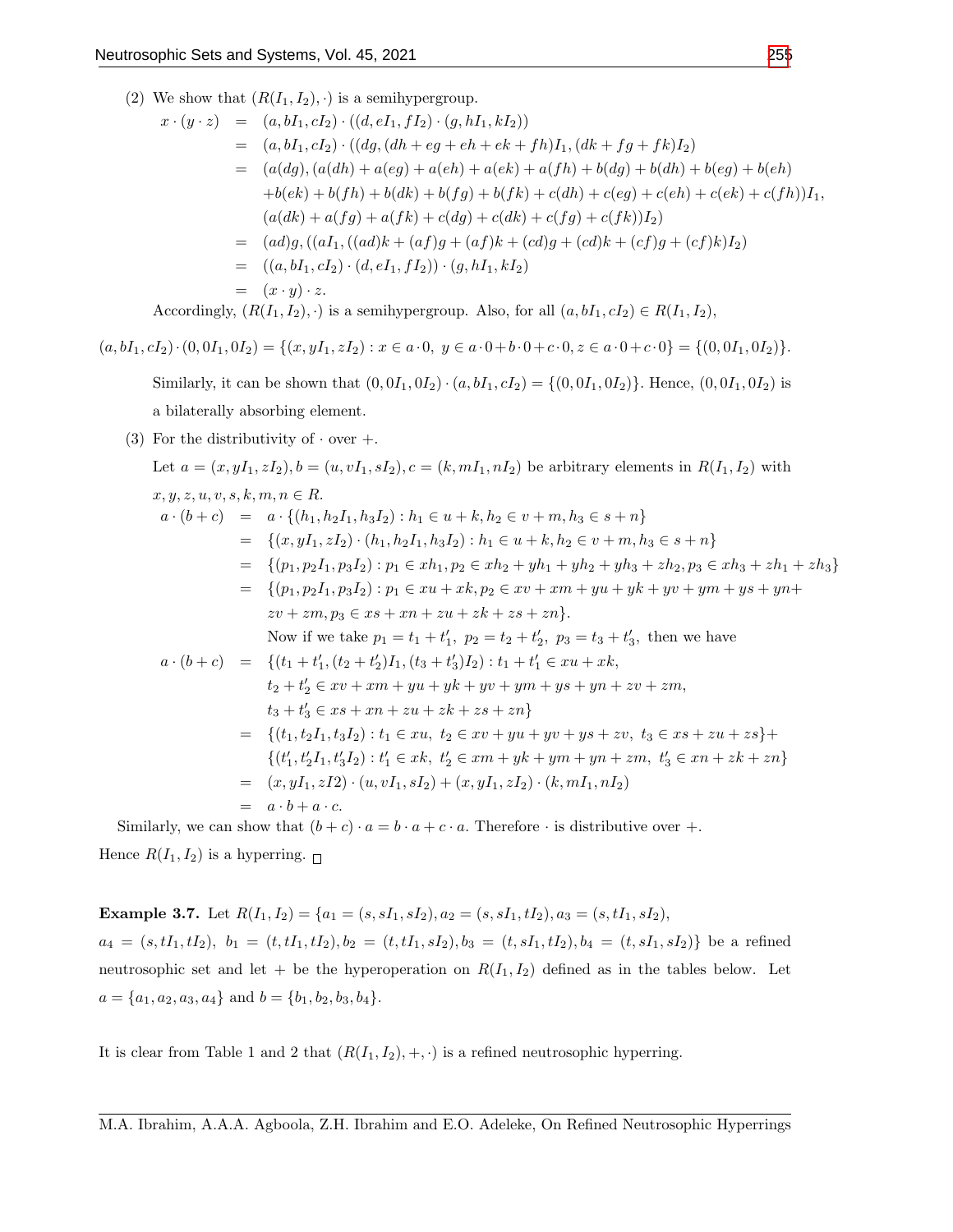| $^+$             | $a_1$          | $a_2$          | $a_3$          | $a_4$            | b <sub>1</sub> | $b_2$          | $b_3$                                                                                                                                                                                                                                                                                                                                                                                                                                                                  | $b_4$ |
|------------------|----------------|----------------|----------------|------------------|----------------|----------------|------------------------------------------------------------------------------------------------------------------------------------------------------------------------------------------------------------------------------------------------------------------------------------------------------------------------------------------------------------------------------------------------------------------------------------------------------------------------|-------|
| $a_1$            | a <sub>1</sub> | a <sub>2</sub> | $a_3$          | a <sub>4</sub>   | b <sub>1</sub> | b <sub>2</sub> | $b_3$                                                                                                                                                                                                                                                                                                                                                                                                                                                                  | $b_4$ |
|                  |                |                |                |                  |                |                | $\begin{array}{ccccccccc} a_2 & a_2 & \left\{ \begin{array}{c} a_1 \\ a_2 \end{array} \right\} & a_4 & \left\{ \begin{array}{c} a_3 \\ a_4 \end{array} \right\} & \left\{ \begin{array}{c} b_1 \\ b_2 \end{array} \right\} & b_1 & \left\{ \begin{array}{c} b_3 \\ b_4 \end{array} \right\} & b_3 \\ a_3 & a_3 & a_4 & \left\{ \begin{array}{c} a_1 \\ a_3 \end{array} \right\} & \left\{ \begin{array}{c} a_2 \\ a_4 \end{array} \right\} & \left\{ \begin{array}{c}$ |       |
|                  |                |                |                |                  |                |                |                                                                                                                                                                                                                                                                                                                                                                                                                                                                        |       |
|                  |                |                |                |                  |                |                |                                                                                                                                                                                                                                                                                                                                                                                                                                                                        |       |
|                  |                |                |                |                  |                |                | $b_1 \quad b_1 \quad \left\{ \begin{array}{c} b_1 \\ b_2 \end{array} \right\} \quad \left\{ \begin{array}{c} b_1 \\ b_3 \end{array} \right\} \quad b \qquad \qquad R(I_1,I_2) \quad \left\{ \begin{array}{c} a_2 \\ a_4 \\ b_1 \end{array} \right\} \quad \left\{ \begin{array}{c} a_3 \\ a_4 \\ b_1 \end{array} \right\} \quad \left\{ \begin{array}{c} a_4 \\ a_4 \\ b_1 \end{array} \right\}$                                                                       |       |
| $\mathfrak{b}_2$ |                | $b_2$ $b_1$    |                |                  |                |                | $\left\{ \begin{array}{c} b_2 \ b_4 \end{array} \right\} \quad \left\{ \begin{array}{c} b_1 \ b_3 \end{array} \right\} \quad \left\{ \begin{array}{c} a_2 \ a_4 \ b_1 \end{array} \right\} \quad \left\{ \begin{array}{c} a_1 \ a_3 \ b_2 \end{array} \right\} \quad \left\{ \begin{array}{c} a_4 \ a_4 \ b_1 \end{array} \right\} \quad \left\{ \begin{array}{c} a_3 \ b_2 \end{array} \right\}$                                                                      |       |
|                  |                |                |                |                  |                |                | $\begin{array}{ccccccccc} b_3 & b_3 & \left\{ \begin{array}{c} b_3 \\ b_4 \end{array} \right\} & b_1 & \left\{ \begin{array}{c} b_1 \\ b_2 \end{array} \right\} & \left\{ \begin{array}{c} a_3 \\ a_4 \\ b_1 \\ b_2 \end{array} \right\} & \left\{ \begin{array}{c} a_3 \\ a_4 \\ b_1 \\ b_2 \end{array} \right\} & \left\{ \begin{array}{c} a_1 \\ a_2 \\ b_3 \\ b_4 \end{array} \right\} & \left\{ \begin{array}{c} a_2 \\ a_2 \\ b_3 \\ b_4 \end{array} \right\}$   |       |
| $b_4$            | $b_4$          | $b_3$          | b <sub>2</sub> | $\mathfrak{b}_1$ |                |                | $\begin{array}{c} a_4 \\ b_1 \end{array} \begin{array}{c} \left\{ \begin{array}{c} a_3 \\ b_2 \end{array} \right\} \begin{array}{c} \left\{ \begin{array}{c} a_2 \\ b_3 \end{array} \right\} \begin{array}{c} \left\{ \begin{array}{c} a_1 \\ b_4 \end{array} \right\} \end{array}$                                                                                                                                                                                    |       |

TABLE 1. Cayley table for the binary operation  $" + "$ 

<span id="page-7-0"></span>**Proposition 3.8.** Let  $(R(I_1, I_2), +_1, \cdot_1)$  be a refined neutrosophic hyperring and let  $(K, +_2, \cdot_2)$  be a hyperring. Define for all  $(x_1, k_1), (x_2, k_2) \in R(I_1, I_2) \times K$  the hyperoperations "+" and "." by

$$
(x_1, k_1) + (x_2, k_2) = \{(x_3, k_3) : x_3 \in x_1 + x_2, k_3 \in k_1 + k_2 \}
$$

and

$$
(x_1,k_1)\cdot(x_2,k_2)=\{(x_3,k_3):x_3\in x_1\cdot_1 x_2,\ k_3\in k_1\cdot_2 k_2\}.
$$

Then  $(R(I_1, I_2) \times K, +, \cdot)$  is a refined neutrosophic hyperring.

- *Proof.* (1) That  $(R(I_1, I_2) \times K, +)$  is a canonical hypergroup follows from the proof of Proposition 2.6 in [\[19\]](#page-15-10) .
	- (2) We shall show that  $(R(I_1, I_2) \times K, \cdot)$  is a refined neutrosophic semihypergroup. Let  $(r_1, k_1), (r_2, k_2), (r_3, k_3) \in R(I_1, I_2) \times K$  where  $r = (a, bI_1, cI_2)$ .  $(r_1, k_1) \cdot ((r_2, k_2) \cdot (r_3, k_3)) =$  $((a_1, b_1I_1, c_1I_2), k_1) \cdot [((a_2, b_2I_1, c_2I_2), k_2) \cdot ((a_3, b_3I_1, c_3I_2), k_3)]$  $= ((a_1, b_1I_1, c_1I_2), k_1) \cdot \{((p, qI_1, sI_2), k_4) : p \in a_2 \cdot_1 a_3,$  $q \in a_2 \cdot_1 b_3 +_1 b_2 \cdot_1 a_3 +_1 b_2 \cdot_1 b_3 +_1 b_2 \cdot_1 c_3 +_1 c_2 \cdot_1 b_3, s \in a_2 \cdot_1 c_3 +_1 c_2 \cdot_1 a_3 +_1 c_2 \cdot_1 c_3, k_4 \in k_2 \cdot_2 k_3 \}$  $=\{((x, yI_1, zI_2), k_5) : x \in a_1 \cdot_1 p,$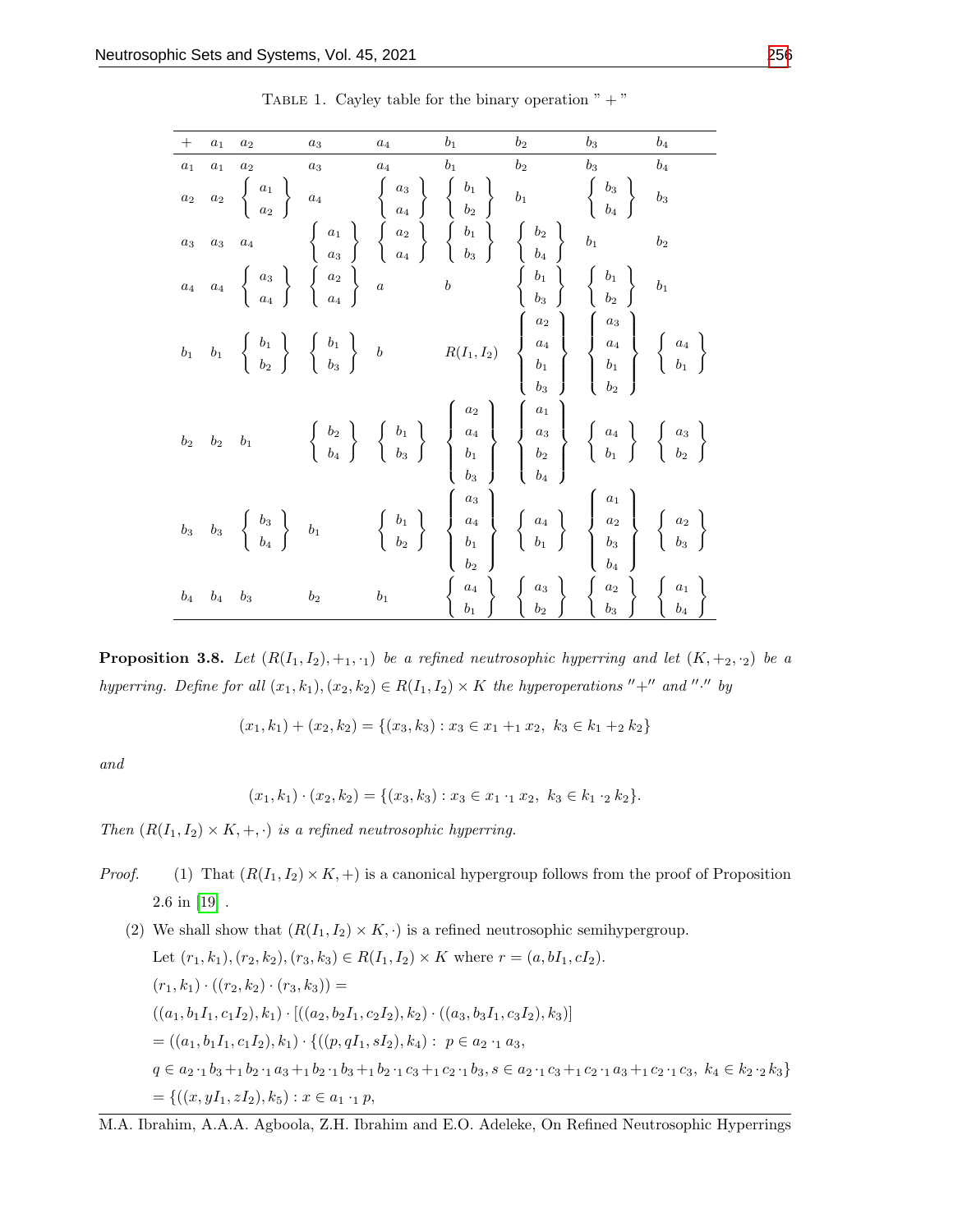|                | $a_1$          | $a_2$                                                                                                                                                 | $a_3$                                                                             | $a_4$ | $b_1$                                                                                          | $b_2$                                                                                                                                                                                                                                                                                                                                                                                                                                                                       | $b_3$          | $b_4$            |
|----------------|----------------|-------------------------------------------------------------------------------------------------------------------------------------------------------|-----------------------------------------------------------------------------------|-------|------------------------------------------------------------------------------------------------|-----------------------------------------------------------------------------------------------------------------------------------------------------------------------------------------------------------------------------------------------------------------------------------------------------------------------------------------------------------------------------------------------------------------------------------------------------------------------------|----------------|------------------|
| a <sub>1</sub> | a <sub>1</sub> | $a_1$                                                                                                                                                 | $a_1$                                                                             | $a_1$ | $\boldsymbol{a}_1$                                                                             | $a_1$                                                                                                                                                                                                                                                                                                                                                                                                                                                                       | $a_1$          | $a_1$            |
|                |                |                                                                                                                                                       |                                                                                   |       |                                                                                                |                                                                                                                                                                                                                                                                                                                                                                                                                                                                             |                |                  |
|                |                |                                                                                                                                                       |                                                                                   |       |                                                                                                | $\begin{array}{ccccccccc} a_2 & a_1 & \left\{ \begin{array}{c} a_1 \\ a_2 \end{array} \right\} & \left\{ \begin{array}{c} a_1 \\ a_3 \end{array} \right\} & a & a & a & \left\{ \begin{array}{c} a_1 \\ a_2 \end{array} \right\} & \left\{ \begin{array}{c} a_1 \\ a_2 \end{array} \right\} \\ a_3 & a_1 & \left\{ \begin{array}{c} a_1 \\ a_1 \\ a_3 \end{array} \right\} & \left\{ \begin{array}{c} a_1 \\ a_1 \\ a_3 \end{array} \right\} & \left\{ \begin{array}{c} a_$ |                |                  |
|                |                | $a_4$ $a_1$ a                                                                                                                                         | $\left\{\begin{array}{c} a_1 \\ a_3 \\ \vdots \\ a_n \end{array}\right\} \quad a$ |       | $\begin{array}{ccccc}\n & & & \nearrow & & \backslash & \backslash \\ a & & & a & \end{array}$ |                                                                                                                                                                                                                                                                                                                                                                                                                                                                             | $\overline{a}$ | $\boldsymbol{a}$ |
|                |                | $b_1 \quad a_1 \quad a$                                                                                                                               |                                                                                   |       |                                                                                                | $R(I_1, I_2)$ $R(I_1, I_2)$ $R(I_1, I_2)$ $R(I_1, I_2)$<br>$\left\{ \begin{array}{c} R(I_1, I_2) \end{array} \right\}$                                                                                                                                                                                                                                                                                                                                                      |                |                  |
|                |                | $b_2 \quad a_1 \quad a \qquad \begin{array}{c} a_1 \\ a_3 \end{array}$ a                                                                              |                                                                                   |       |                                                                                                | $R(I_1, I_2)$ $\begin{Bmatrix} a_1 \\ a_3 \\ b_2 \\ b_3 \end{Bmatrix}$ $R(I_1, I_2)$ $\begin{Bmatrix} a_1 \\ a_3 \\ b_2 \\ b_4 \end{Bmatrix}$                                                                                                                                                                                                                                                                                                                               |                |                  |
|                |                | $b_3 \quad a_1 \quad \left\{ \begin{array}{c} a_1 \\ a_2 \end{array} \right\} \quad \left\{ \begin{array}{c} a_1 \\ a_3 \end{array} \right\} \quad a$ |                                                                                   |       |                                                                                                | $R(I_1, I_2)$ $R(I_1, I_2)$ $\begin{Bmatrix} a_1 \\ a_2 \\ b_3 \\ b_4 \end{Bmatrix}$ $\begin{Bmatrix} a_1 \\ a_2 \\ b_3 \\ b_4 \end{Bmatrix}$                                                                                                                                                                                                                                                                                                                               |                |                  |
|                |                | $b_4 \quad a_1 \quad \left\{ \begin{array}{c} a_1 \\ a_2 \end{array} \right\} \quad \left\{ \begin{array}{c} a_1 \\ a_3 \end{array} \right\} \quad a$ |                                                                                   |       |                                                                                                | $R(I_1,I_2) = \left\{ \begin{array}{c} a_1 \\ a_3 \\ b_2 \\ b_4 \end{array} \right\} = \left\{ \begin{array}{c} a_1 \\ a_2 \\ b_3 \\ b_4 \end{array} \right\} = \left\{ \begin{array}{c} a_1 \\ a_2 \\ b_4 \end{array} \right\}$                                                                                                                                                                                                                                            |                |                  |

TABLE 2. Cayley table for the binary operation  $\frac{n}{\cdot}$ 

 $y \in a_1 \cdot_1 q +_1 b_1 \cdot_1 p +_1 b_1 \cdot_1 q +_1 b_1 \cdot_1 s +_1 c_1 \cdot_1 q, z \in a_1 \cdot_1 s +_1 c_1 \cdot_1 p +_1 c_1 \cdot_1 s, k_5 \in k_1 \cdot_2 k_4$  $=\{((x, yI_1, zI_2), k_5) : x \in a_1 \cdot_1 (a_2 \cdot_1 a_3),\}$ 

 $y \in a_1 \cdot_1 (a_2 \cdot_1 b_3 +_1 b_2 \cdot_1 a_3 +_1 b_2 \cdot_1 b_3 +_1 b_2 \cdot_1 c_3 +_1 c_2 \cdot_1 b_3) +_1 b_1 \cdot_1 (a_2 \cdot_1 a_3) +_1 b_1 \cdot_1 (a_2 \cdot_1 b_3 +_1 b_2 \cdot_1 a_3)$  $b_2 \cdot_1 a_3 +_1 b_2 \cdot_1 b_3 +_1 b_2 \cdot_1 c_3 +_1 c_2 \cdot_1 b_3 +_1 b_1 \cdot_1 (a_2 \cdot_1 c_3 +_1 c_2 \cdot_1 a_3 +_1 c_2 \cdot_1 c_3) +_1 c_1 \cdot_1 (a_2 \cdot_1 b_3 +_1 b_2 \cdot_1 c_3 +_1 c_2 \cdot_1 b_3 +_1 b_2 \cdot_1 c_3 +_1 c_2 \cdot_1 c_3)$  $b_2 \cdot_1 a_3 +_1 b_2 \cdot_1 b_3 +_1 b_2 \cdot_1 c_3 +_1 c_2 \cdot_1 b_3$ 

 $z \in a_1 \cdot_1 (a_2 \cdot_1 c_3 +_1 c_2 \cdot_1 a_3 +_1 c_2 \cdot_1 c_3) +_1 c_1 \cdot_1 (a_2 \cdot_1 a_3) +_1 c_1 \cdot_1 (a_2 \cdot_1 c_3 +_1 c_2 \cdot_1 a_3 +_1 c_2 \cdot_1 c_3),$  $k_5 \in k_1 \cdot_2 (k_2 \cdot_2 k_3)$ 

 $=\{((x, yI_1, zI_2), k_5) : x \in a_1 \cdot_1 a_2 \cdot_1 a_3,$ 

 $y \in a_1 \cdot_1 a_2 \cdot_1 b_3 +_1 a_1 \cdot_1 b_2 \cdot_1 a_3 +_1 a_1 \cdot_1 b_2 \cdot_1 b_3 +_1 a_1 \cdot_1 b_2 \cdot_1 c_3 +_1 a_1 \cdot_1 c_2 \cdot_1 b_3 +_1 b_1 \cdot_1 a_2 \cdot_1 a_3 +_1$  $b_1 \cdot_1 a_2 \cdot_1 b_3 +_1 b_1 \cdot_1 b_2 \cdot_1 a_3 +_1 b_1 \cdot_1 b_2 \cdot_1 b_3 +_1 b_1 \cdot_1 b_2 \cdot_1 c_3 +_1 b_1 \cdot_1 c_2 \cdot_1 b_3 +_1 b_1 \cdot_1 a_2 \cdot_1 c_3 +_1 b_1 \cdot_1$  $c_2 \cdot_1 a_3 +_1 b_1 \cdot_1 c_2 \cdot_1 c_3 +_1 c_1 \cdot_1 a_2 \cdot_1 b_3 +_1 c_1 \cdot_1 b_2 \cdot_1 a_3 +_1 c_1 \cdot_1 b_2 \cdot_1 b_3 +_1 b_2 \cdot_1 c_3 +_1 c_2 \cdot_1 b_3,$ 

 $z \in a_{1} \cdot_{1} a_{2} \cdot_{1} c_{3} +_{1} a_{1} \cdot_{1} c_{2} \cdot_{1} a_{3} +_{1} a_{1} \cdot_{1} c_{2} \cdot_{1} c_{3} +_{1} c_{1} \cdot_{1} a_{2} \cdot_{1} a_{3} +_{1} c_{1} \cdot_{1} a_{2} \cdot_{1} a_{3} +_{1} c_{1} \cdot_{1} c_{2} \cdot_{1} a_{3} +_{1} c_{1} \cdot_{1} c_{2} \cdot_{1} a_{3} +_{1} c_{1} \cdot_{1} c_{2} \cdot_{1} a_{3} +_{1} c_{1} \cdot_{1}$  $k_1 \cdot_2 k_2 \cdot_2 k_3$ 

 $=\{((x, yI_1, zI_2), k_5) : x \in (a_1 \cdot_1 a_2) \cdot_1 a_3,$  $y \in (a_1 \cdot_1 a_2) \cdot_1 b_3 +_1 (a_1 \cdot_1 b_2 +_1 b_1 \cdot_1 a_2 +_1 b_1 \cdot_1 b_2 +_1 b_1 \cdot_1 c_2 +_1 c_1 \cdot_1 b_2) \cdot_1 a_3 +_1 (a_1 \cdot_1 b_2 +_1 b_1 \cdot_1 c_2 +_1 b_1 \cdot_1 b_2 +_1 b_1 \cdot_1 c_2 +_1 b_1 \cdot_1 c_2 +_1 b_1 \cdot_1 c_2 +_1 b_1 \cdot_1 c_2 +_1 b_1 \cdot_1 c_2 +_1 b_1 \cdot_1 c_2 +_1 b_1$  $a_2 +_1 b_1 \cdot_1 b_2 +_1 b_1 \cdot_1 c_2 +_1 c_1 \cdot_1 b_2) \cdot_1 b_3 +_1 (a_1 \cdot_1 b_2 +_1 b_1 \cdot_1 a_2 +_1 b_1 \cdot_1 b_2 +_1 b_1 \cdot_1 c_2 +_1 c_1 \cdot_1 b_2) \cdot_1$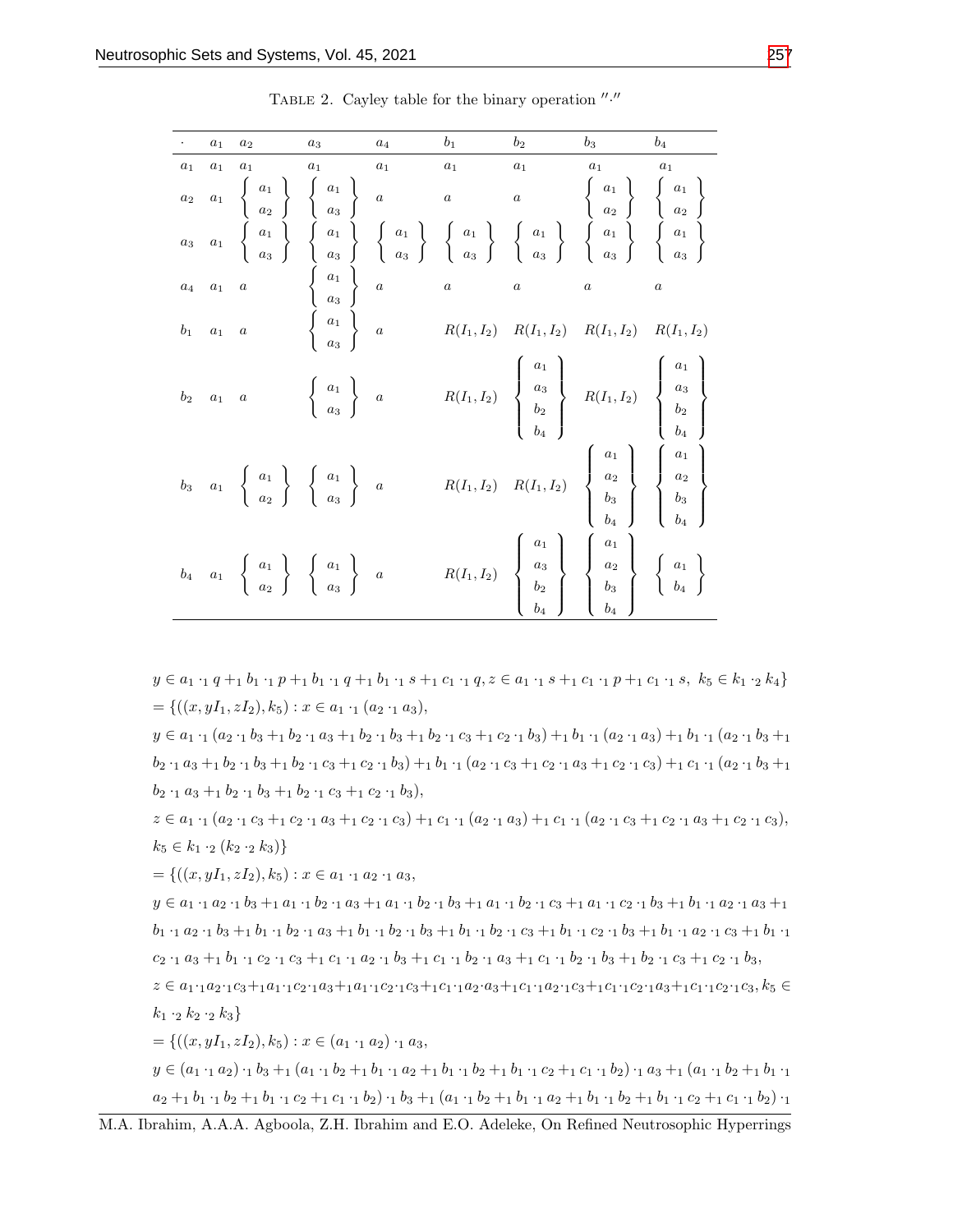$$
c_{3} +_{1} (a_{1}c_{2} +_{1}c_{1}c_{2}) + b_{3},
$$
\n
$$
z \in (a_{1} \cdot_{1}a_{2}) \cdot_{1}c_{3} +_{1} (a_{1} \cdot_{1}c_{2} +_{1}c_{1} \cdot_{1}a_{2} +_{1}c_{1} \cdot_{1}c_{2}) + a_{3} +_{1} (a_{1} \cdot_{1}c_{2} +_{1}c_{1} \cdot_{1}a_{2} +_{1}c_{1} \cdot_{1}a_{2} +_{1}c_{1} \cdot_{1}a_{2} +_{1}c_{1} \cdot_{1}a_{2} +_{1}c_{1} \cdot_{1}a_{2} +_{1}c_{1} \cdot_{1}a_{2} +_{1}c_{1} \cdot_{1}a_{2} +_{1}c_{1} \cdot_{1}a_{2} +_{1}c_{1} \cdot_{1}a_{2} +_{1}c_{1} \cdot_{1}a_{2} +_{1}c_{1} \cdot_{1}a_{2} +_{1}c_{1} \cdot_{1}a_{2} +_{1}c_{1} \cdot_{1}a_{2} +_{1}c_{1} \cdot_{1}a_{2} +_{1}c_{1} \cdot_{1}a_{2} +_{1}c_{1} \cdot_{1}a_{2} +_{1}c_{1} \cdot_{1}a_{2} +_{1}c_{1} \cdot_{1}a_{2} +_{1}c_{1} \cdot_{1}a_{2} +_{1}c_{1} \cdot_{1}a_{2} +_{1}c_{1} \cdot_{1}a_{2} +_{1}c_{1} \cdot_{1}a_{2} +_{1}c_{1} \cdot_{1}a_{2} +_{1}c_{1} \cdot_{1}a_{2} +_{1}c_{1} \cdot_{1}a_{2} +_{1}c_{1} \cdot_{1}a_{2} +_{1}c_{1} \cdot_{1}a_{2} +_{1}c_{1} \cdot_{1}a_{2} +_{1}c_{1} \cdot_{1}a_{2} +_{1}c_{1} \cdot_{1}a_{2} +_{1}c_{1} \cdot_{1}a_{2} +_{1}c_{1} \cdot_{1}a_{2} +_{1}c_{1} \cdot_{1}a_{2} +_{1}c_{1} \cdot_{1}a_{2} +_{1}c_{1} \cdot_{1}a_{2} +_{1}c_{1} \cdot_{1}a_{2} +_{
$$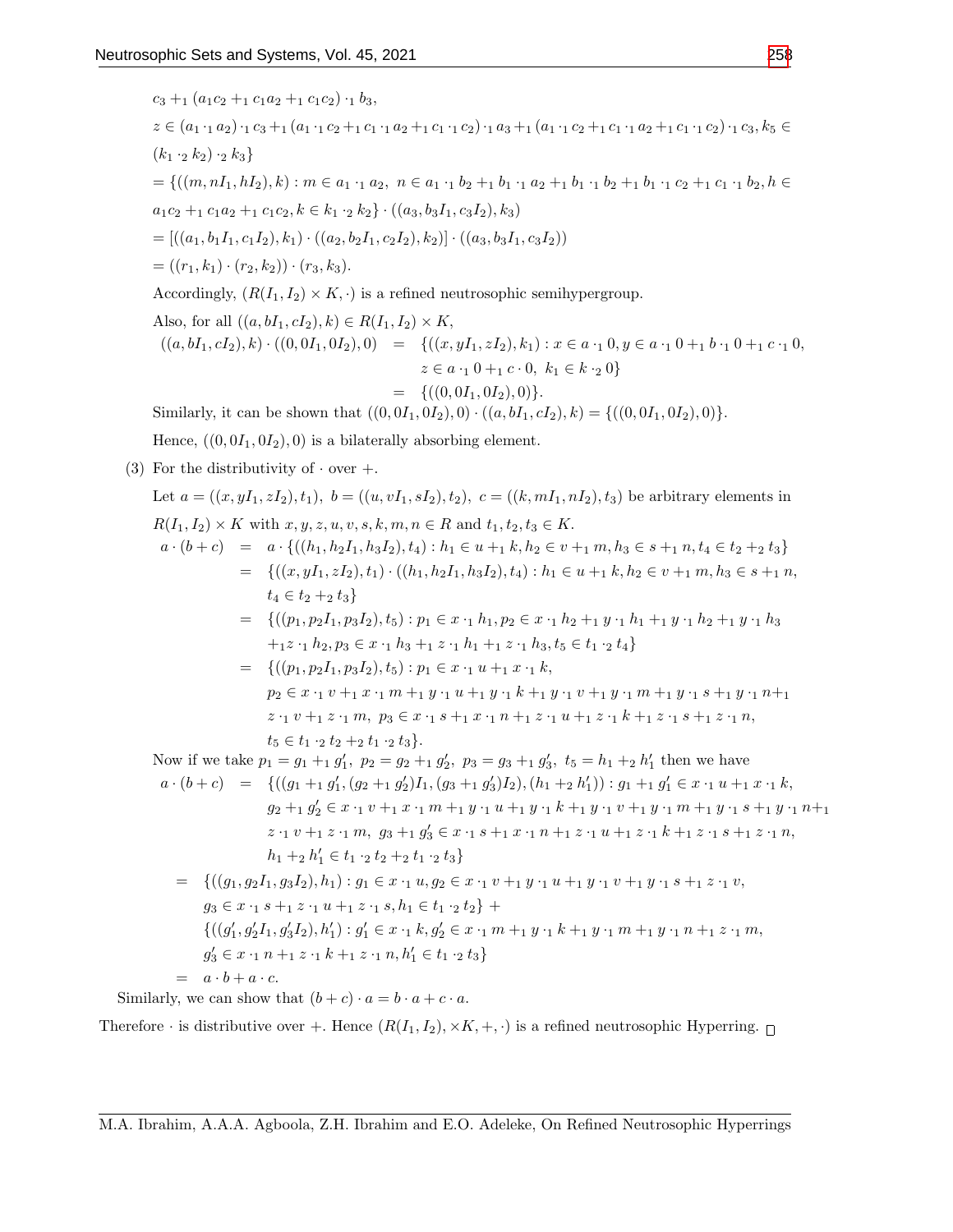**Proposition 3.9.** Let  $(R(I_1, I_2), +_1, \cdot_1)$  and  $(K(I_1, I_2), +_2, \cdot_2)$  be any two refined neutrosophic hyperring. Define for all  $(x_1, k_1), (x_2, k_2) \in R(I_1, I_2) \times K(I_1, I_2)$  the hyperoperations "+" and "." by

$$
(x_1, k_1) + (x_2, k_2) = \{(x_3, k_3) : x_3 \in x_1 + x_2, k_3 \in k_1 + k_2 \}
$$

and

$$
(x_1,k_1)\cdot(x_2,k_2)=\{(x_3,k_3):x_3\in x_1\cdot_1 x_2,\ k_3\in k_1\cdot_2 k_2\}.
$$

Then  $(R(I_1, I_2) \times K(I_1, I_2), +, \cdot)$  is a refined neutrosophic hyperring.

*Proof.* The proof is similar to the proof of Proposition [3](#page-7-0).8.  $\Box$ 

**Lemma 3.10.** Let  $R(I_1, I_2)$  be a refined neutrosophic hyperring. A non-empty subset  $M(I_1, I_2)$  of  $R(I_1, I_2)$  is a left(right) refined neutrosophic hyperideal if and only if for  $m_1 = (p_1, q_1I_1, s_1I_1), m_2 =$  $(p_2, q_2I_1, s_2I_1) \in M(I_1, I_2)$  and  $x = (a, bI_1, cI_2) \in R(I_1, I_2)$ 

- (1)  $m_1 m_2 \subseteq M(I_1, I_2),$
- (2)  $x \cdot m_1 \in M(I_1, I_2)$   $[m_1 \cdot x \in M(I_1, I_2)].$

**Definition 3.11.** Let  $H(I_1, I_2)$  and  $J(I_1, I_2)$  be any two nonempty subsets of a refined neutrosophic hyperring  $R(I_1, I_2)$ .

- (1) The sum  $H(I_1, I_2) + J(I_1, I_2) = \{(x, yI_1, zI_2) : x \in x_1 + x_2, y \in y_1 + y_2, z \in z_1 + z_2\}.$ For some  $x_1, y_1, z_1 \in H$ ,  $x_2, y_2, z_2 \in J$ .
- (2) The product

$$
H(I_1, I_2)J(I_1, I_2) = \{(x, yI_1, zI_2) : (x, yI_1, zI_2) \in \sum_{i=1}^n (a_i, b_iI_1, c_iI_2) \cdot (d_i, e_iI_1, f_iI_1), \ n \in \mathbb{Z}^+\}.
$$

**Proposition 3.12.** Let  $R(I_1, I_2)$  be a refined neutrosophic hyperring. Let  $H(I_1, I_2)$  and  $J(I_1, I_2)$  be refined neutrosophic hyperideals of  $R(I_1, I_2)$  then :

- (1)  $H(I_1, I_2) + J(I_1, I_2)$  is a refined neutrosophic hyperideal.
- (2)  $H(I_1, I_2)J(I_1, I_2)$  is a refined neutrosophic hyperideal.

Proof. (1) Let 
$$
x = (a, bI_1, cI_2), y = (d, eI_1, fI_2) \in H(I_1, I_2) + J(I_1, I_2)
$$
 and let  $r = (g, hI_1, kI_2) \in R(I_1, I_2)$ .  
\n(i)  $x - y = (a, bI_1, cI_2) - (d, eI_1, fI_2) = (a, bI_1, cI_2) + (-d, -eI_1, -fI_2)$   
\n $= \{(p, qI_1, rI_2) : p \in a + (-d), q \in b + (-e), r \in c + (-f)\}$   
\n $= \{(p_1 + p_2, (q_1 + q_2)I_1, (r_1 + r_2)I_2) : p_1 + p_2 \in (a_1 + a_2) + (-d_1 + (-d_2)),$   
\n $q_1 + q_2 \in (b_1 + b_2) + (-e_1 + (-e_2)), r_1 + r_2 \in (c_1 + c_2) + (-f_1 + (-f_2))\}$   
\n $= \{(p_1, q_1I_1, r_1I_2) : p_1 \in a_1 + (-d_1), q_1 \in b_1 + (-e_1), r_1 \in c_1 + (-f_1)\}$   
\n $= \{(p_2, q_2I_1, r_2I_2) : p_2 \in a_2 + (-d_2), q_2 \in b_2 + (-e_2), r_2 \in c_2 + (-f_2)\}$   
\n $= \{(p_1, q_1I_1, r_1I_2) : p_1 \in a_1 - d_1, q_1 \in b_1 - e_1, r_1 \in c_1 - f_1\}$   
\n $= \{(p_2, q_2I_1, r_2I_2) : p_2 \in a_2 - d_2, q_2 \in b_2 - e_2, r_2 \in c_2 - f_2\}$   
\n $= (x_1 - y_1) + (x_2 - y_2)$   
\n $= H(I_1, I_2) + J(I_1, I_2)$ .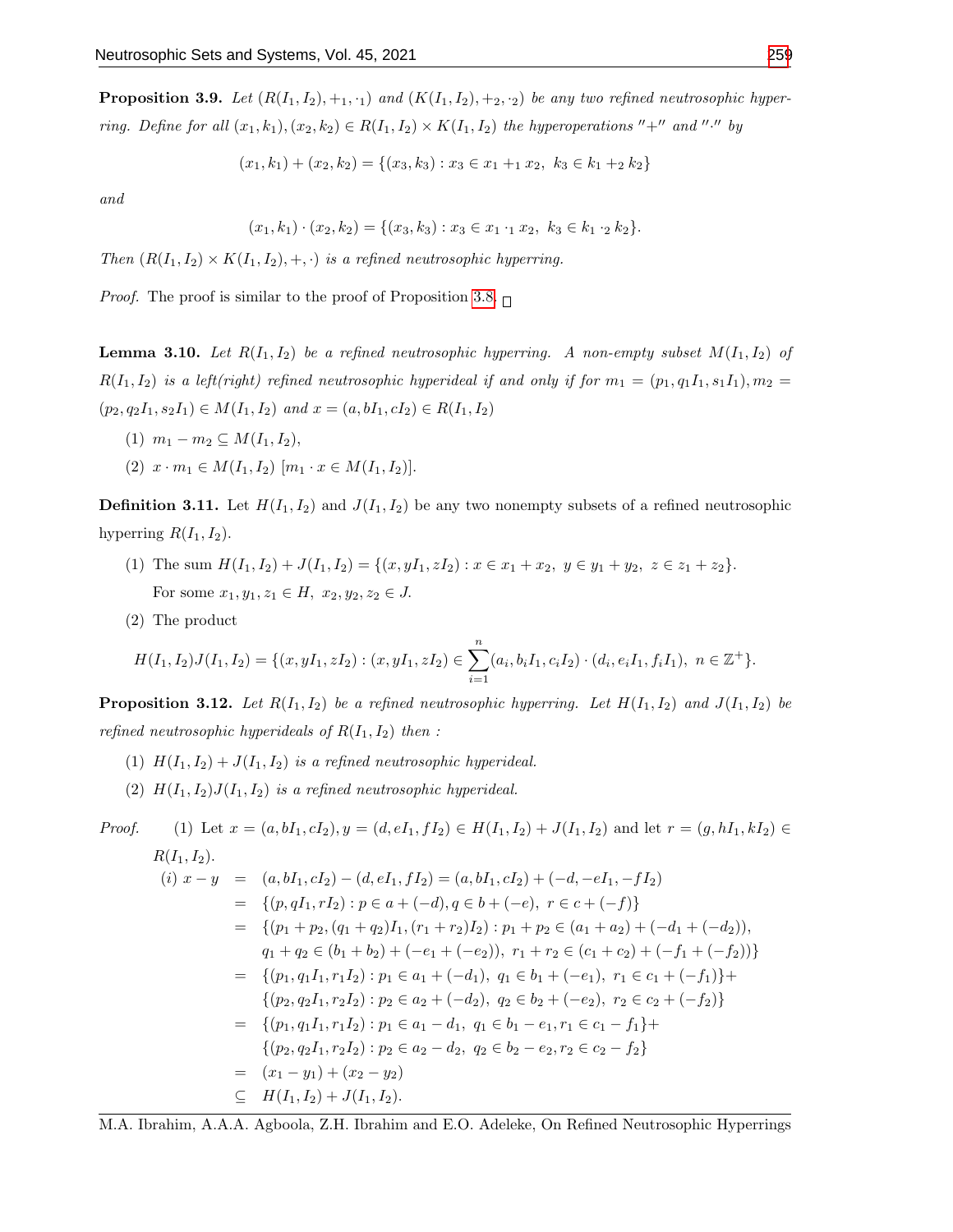$$
(ii) \ r \cdot x = (g, hI_1, kI_2) \cdot (a, bI_1, cI_2)
$$
  
\n
$$
= \{(u, vI_1, mI_2) : u \in ga, v \in gb + ha + hb + hc + kb, m \in gc + ka + kc\}
$$
  
\n
$$
= \{(u_1 + u_2, (v_1 + v_2)I_1, (m_1 + m_2)I_2) : u_1 + u_2 \in g(a_1 + a_2),
$$
  
\n
$$
v_1 + v_2 \in g(b_1 + b_2) + h(a_1 + a_2) + h(b_1 + b_2) + h(c_1 + c_2) + k(b_1 + b_2),
$$
  
\n
$$
= \{(u_1, v_1I_1, m_1I_2) : u_1 \in ga_1, v_1 \in gh_1 + ha_1 + hh_1 + hc_1 + kh_1, m \in gc_1 + ka_1 + kc_1\} +
$$
  
\n
$$
\{(u_2, v_2I_1, m_2I_2) : u_2 \in ga_2, v_2 \in gh_2 + ha_2 + hb_2 + kc_2 + kb_2, m_2 \in gc_2 + ka_2 + kc_2\}
$$
  
\n
$$
= r \cdot x_1 + r \cdot x_2
$$
  
\n
$$
\subseteq H(I_1, I_2) + J(I_1, I_2).
$$
  
\n
$$
(iii) \ x \cdot r = (a, bI_1, cI_2) \cdot (g, hI_1, kI_2)
$$
  
\n
$$
= \{(u, vI_1, mI_2) : u \in ag, v \in ah + bg + bh + bk + ch, m \in ak + cg + ck\}
$$
  
\n
$$
= \{(u_1 + u_2, (v_1 + v_2)I_1, (m_1 + m_2)I_2) : u_1 + u_2 \in (a_1 + a_2)g,
$$
  
\n
$$
v_1 + v_2 \in (a_1 + a_2)h + (b_1 + b_2)g + (b_1 + b_2)h + (b_1 + b_2)k + (c_1 + c_2)h,
$$
  
\n
$$
= \{(u_1, v_1I_1, m_1I_2) : u_1 \in ag, v_1 \in ah_1 + bg_1 + bh_1h_2
$$

$$
\operatorname{Here}
$$

$$
(a, bI_1, cI_2) \in \sum_{i=1}^n (a_i, b_iI, c_iI) \cdot (a'_i, b'_iI_1, c'_iI_2) \text{ and } (d, eI_1, fI_2) \in \sum_{i=1}^n (d_i, e_iI_1, f_iI_2) \cdot (d'_i, e'_iI_1, f'_iI_2).
$$
  
For  $(a_i, b_iI_1, c_iI_2), (d_i, e_iI_1, f_iI_2) \in H(I_1, I_2), (a'_i, b'_iI_1, c'_iI_2), (d'_i, e'_iI_1, f'_iI_2) \in J(I_1, I_2),$   
 $a_i, b_i, c_i, d_i, e_i, f_i \in H \text{ and } a'_i, b'_i, c'_i, d'_i, e'_i, f'_i \in J.$ 

So we have

$$
a \in \sum_{i=1}^{n} a_i a'_i, \ b \in \sum_{i=1}^{n} (a_i b'_i + b_i a'_i + b_i b'_i + b_i c'_i + c_i b'_i), \ c \in \sum_{i=1}^{n} (a_i c'_i + c_i a'_i + c_i c'_i)
$$

and

$$
d \in \sum_{i=1}^{n} d_i d_i', \ e \in \sum_{i=1}^{n} (d_i e_i' + e_i d_i' + e_i e_i' + e_i f_i' + f_i e_i'), \ f \in \sum_{i=1}^{n} (d_i f_i' + f_i d_i' + f_i f_i').
$$

$$
(i) \ x - y = (a, bI_1, cI_2) - (d, eI_1, fI_2) = (a, bI_1, cI_2) + (-d, -eI_1, -fI_2)
$$
  
\n
$$
= \{(u, vI_1, mI_2) : u \in a - d, v \in b - e, m \in c - f\}
$$
  
\n
$$
= \{(u, vI_1, mI_2) : u \in \sum_{i=1}^n a_i a'_i - \sum_{i=1}^n d_i d'_i,
$$
  
\n
$$
v \in \sum_{i=1}^n (a_i b'_i + b_i a'_i + b_i b'_i + b_i c'_i + c_i b'_i) - \sum_{i=1}^n (d_i e'_i + e_i d'_i + e_i e'_i + e_i f'_i + f_i e'_i),
$$
  
\n
$$
m \in \sum_{i=1}^n (a_i c'_i + c_i a'_i + c_i c'_i) - \sum_{i=1}^n (d_i f'_i + f_i d'_i + f_i f'_i)\}
$$
  
\n
$$
= \{(u, vI_1, mI_2) : u \in \sum_{i=1}^n (a_i a'_i + (-d_i d'_i)),
$$
  
\n
$$
v \in \sum_{i=1}^n (a_i b'_i + b_i a'_i + b_i b'_i + b_i c'_i + c_i b'_i + (-d_i e'_i) + (-e_i d'_i) + (-e_i e'_i) + (-e_i f'_i)
$$
  
\n
$$
+ (-f_i e'_i)), m \in \sum_{i=1}^n (a_i c'_i + c_i a'_i + c_i c'_i + (-d_i f'_i) + (-f_i d'_i) + (-f_i f'_i))\}
$$
  
\n
$$
\subseteq H(I_1, I_2) J(I_1, I_2).
$$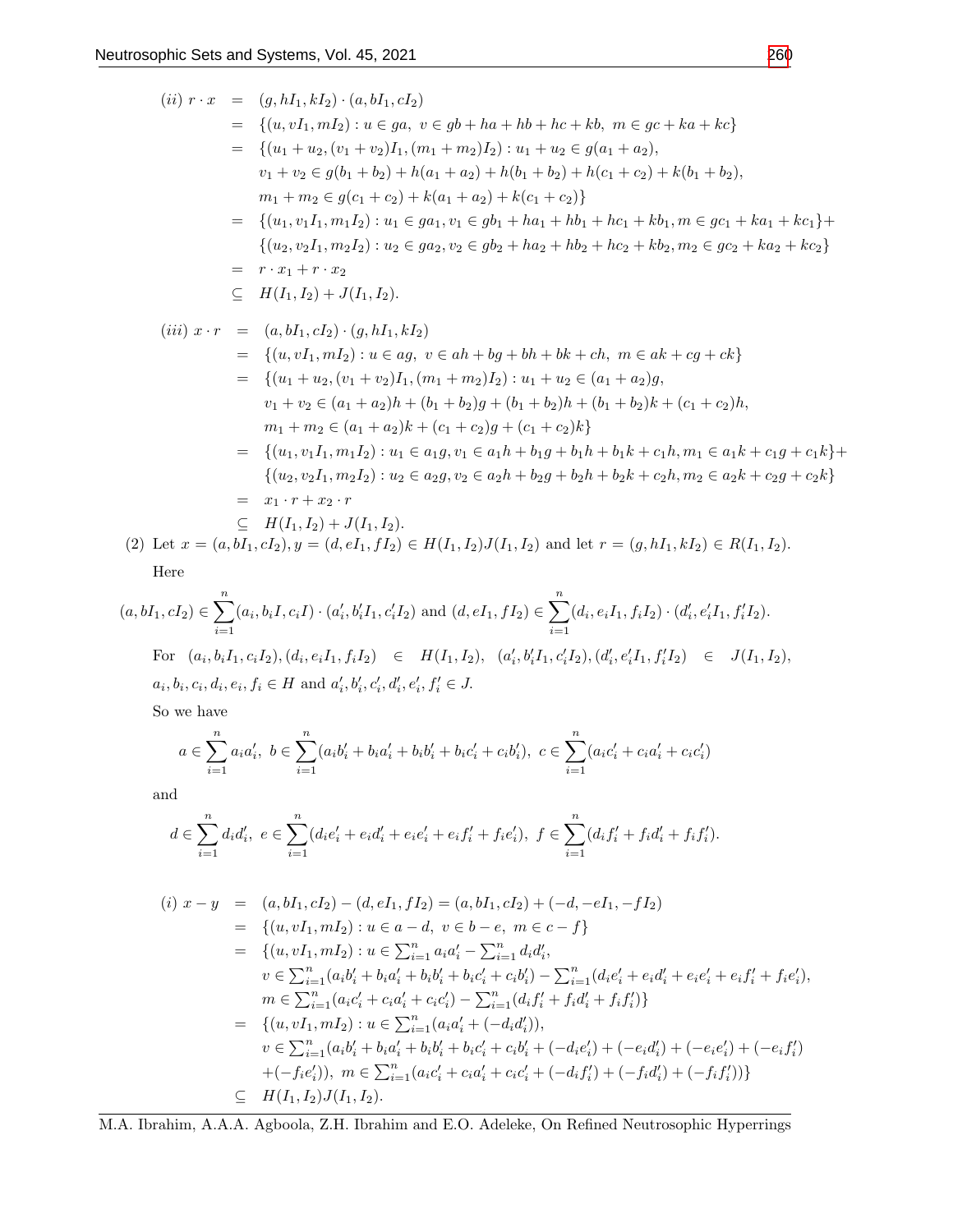$$
(ii) r \cdot x = (g, hI_1, kI_2) \cdot (a, bI_1, cI_2)
$$
  
\n
$$
= \{(u, vI_1, mI_2) : u \in ga, v \in gb + ha + hb + hc + kb, m \in gc + ka + kc\}
$$
  
\n
$$
= \{(u, vI_1, mI_2) : u \in g \sum_{i=1}^{n} a_i a'_i,
$$
  
\n
$$
v \in g \sum_{i=1}^{n} (a_i b'_i + b_i a'_i + b_i b'_i + b_i c'_i + c_i b'_i) + h \sum_{i=1}^{n} a_i a'_i + h \sum_{i=1}^{n} (a_i b'_i + b_i a'_i + b_i b'_i + b_i c'_i + c_i b'_i) + h \sum_{i=1}^{n} (a_i c'_i + c_i a'_i + c_i c'_i) + h \sum_{i=1}^{n} (a_i b'_i + b_i a'_i + b_i b'_i + b_i c'_i + c_i b'_i),
$$
  
\n
$$
= \{v \in g \sum_{i=1}^{n} (a_i b'_i + b_i a'_i + b_i b'_i + b_i c'_i + c_i b'_i),
$$
  
\n
$$
= \{(u, vI_1, mI_2) : u \in \sum_{i=1}^{n} ga_i a'_i,
$$
  
\n
$$
v \in \sum_{i=1}^{n} (ga_i b'_i + g b_i a'_i + g b_i b'_i + g b_i c'_i + g c_i b'_i + h a_i a'_i + h a_i b'_i + h b_i a'_i + h b_i b'_i + h b_i c'_i + h c_i b'_i + h a_i c'_i + h c_i a'_i + h c_i a'_i + h c_i a'_i + h c_i a'_i + k c_i b'_i),
$$
  
\n
$$
= \sum_{i=1}^{n} (ga_i b'_i + ga_i c'_i + g c_i a'_i + g c_i c'_i + ka_i a'_i + k a_i c'_i + k a_i b'_i + k b_i c'_i + k c_i b'_i),
$$
  
\n
$$
= \sum_{i=1}^{n} (a_i a'_i + g c_i a'_i + g c_i a'_i + g c_i a'_i + k a_i a'_i + k a_i c'_i + k c_i a'_i) \}
$$
  
\n
$$
= \{(u, vI_1, mI_
$$

Hence  $H(I_1, I_2)J(I_1, I_2)$  is a refined neutrosophic hyperideal of  $R(I_1, I_2)$ .

**Proposition 3.13.** Let  $R(I_1, I_2)$  be a refined neutrosophic hyperrings and  $J_i(I_1, I_2)_{i \in \Lambda}$  be a family of refined neutrosophic hyperideals of  $R(I_1,I_2)$ , then  $\bigcap_{i\in\Lambda}J_i(I_1,I_2)$  is a refined neutrosophic hyperideal of  $R(I_1, I_2)$ .

*Proof.* The proof is the same as the proof in classical case.  $\Box$ 

**Proposition 3.14.** Let  $H(I_1, I_2)$  and  $J(I_1, I_2)$  be a refined neutrosophic hyperideals of a refined neutrosophic hyperring  $R(I_1, I_2)$  such that  $J(I_1, I_2)$  is normal in  $R(I_1, I_2)$ . Then

- (1)  $H(I_1, I_2) \cap J(I_1, I_2)$  is a normal refined neutrosophic hyperideal of  $H(I_1, I_2)$ .
- (2)  $J(I_1, I_2)$  is a normal refined neutrosophic hyperideal of  $H(I_1, I_2) + J(I_1, I_2)$ .
- *Proof.* (1) That  $H(I_1, I_2) \cap J(I_1, I_2)$  is a refined neutrosophic hyperideal of  $H(I_1, I_2)$  can be easily established. So, it remains to show that  $H(I_1, I_2) \cap J(I_1, I_2)$  is normal in  $H(I_1, I_2)$ .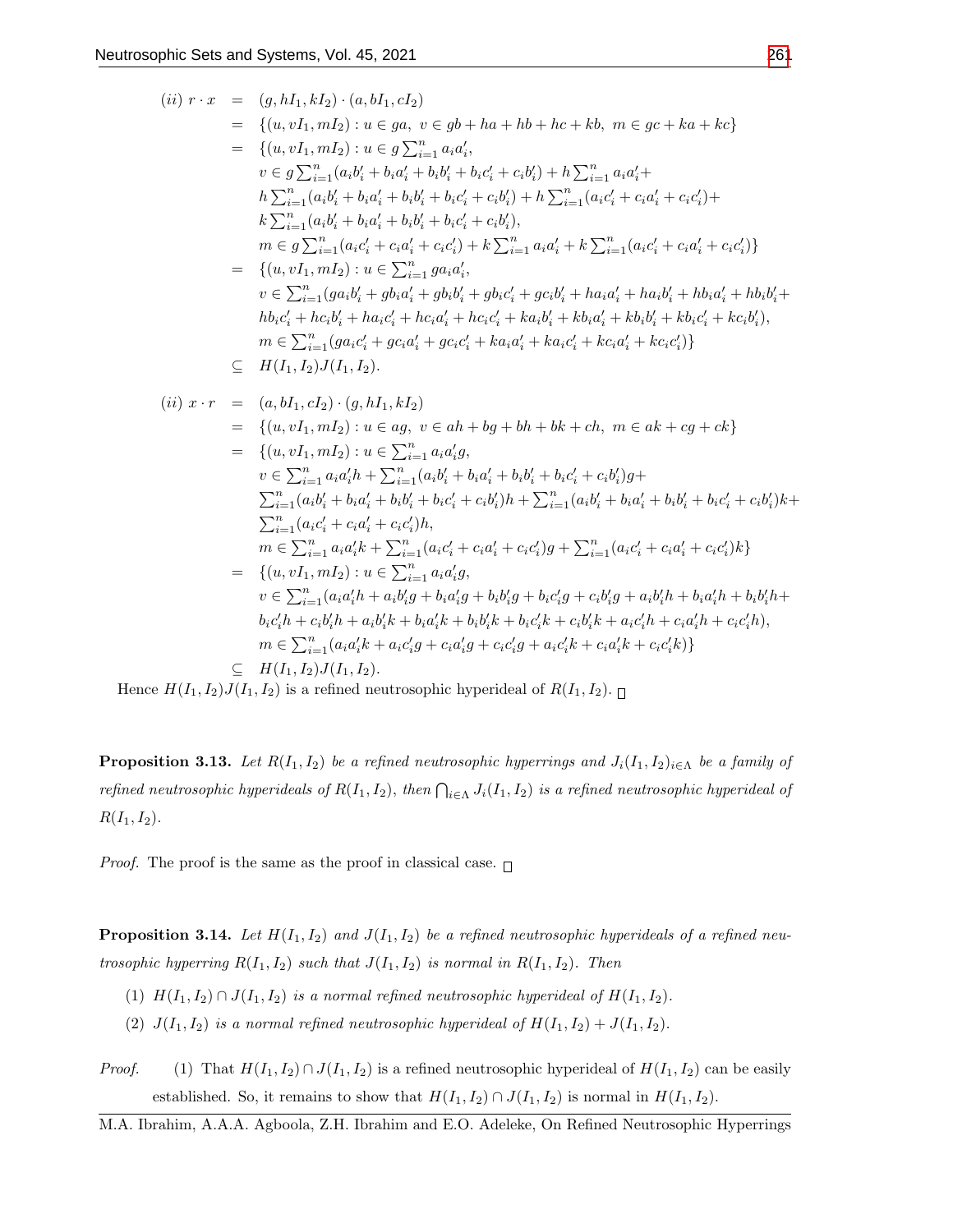Let  $x = (a, bI_1, cI_2) \in H(I_1, I_2) \cap J(I_1, I_2), h = (u, vI_1, tI_2) \in H(I_1, I_2)$  with  $a, b, c \in H \cap J$ and  $u, v, t \in H$ . Then

$$
h + H(I_1, I_2) \cap J(I_1, I_2) - h = h + x - h \text{ for } x \in H(I_1, I_2) \cap J(I_1, I_2)
$$
  
\n
$$
= (u, vI_1, tI_2) + (a, bI_1, cI_2) - (u, vI_1, tI_2)
$$
  
\n
$$
= \{(p, qI_1, rI_2) : p \in u + a - u, q \in v + b - v, r \in t + c - t\}
$$
  
\n
$$
= \{(p, qI_1, rI_2) : p \in u + (H \cap J) - u, q \in v + (H \cap J) - v,
$$
  
\n
$$
r \in t + (H \cap J) - t\}
$$
  
\n
$$
= \{(p, qI_1, rI_2) : p \in u + (H \cap J) - u \subseteq H \cap J,
$$
  
\n
$$
q \in v + (H \cap J) - v \subseteq H \cap J, r \in t + (H \cap J) - t \subseteq H \cap J\}
$$
  
\n
$$
= \{(p, qI_1, rI_2) : p \in H \cap J, q \in H \cap J, r \in H \cap J\}
$$
  
\n
$$
\subseteq H(I_1, I_2) \cap J(I_1, I_2).
$$

Accordingly,  $H(I_1, I_2) \cap J(I_1, I_2)$  is a normal refined neutrosophic hyperideal of  $H(I_1, I_2)$ .

(2) That  $J(I_1, I_2)$  is a refined neutrosophic hyperideal of  $H(I_1, I_2) + J(I_1, I_2)$  can be easily established. So, it remains to show that  $J(I_1, I_2)$  is normal in  $H(I_1, I_2) + J(I_1, I_2)$ . Let  $x =$  $(a, bI_1, cI_2) \in J(I_1, I_2), h = (u, vI_1, tI_2) = (u_1+u_2, (v_1+v_2)I_1, (t_1+t_2)I_2) \in H(I_1, I_2)+J(I_1, I_2)$ with  $a, b, c, u_2, v_2, t_2 \in J$  and  $u_1, v_1, t_2 \in H$ . Then

$$
h + J(I_1, I_2) - h = h + x - h \text{ for } x \in J(I_1, I_2)
$$
  
\n
$$
= (u, vI_1, tI_2) + (a, bI_1, cI_2) - (u, vI_1, tI_2)
$$
  
\n
$$
= ((u_1 + u_2), (v_1 + v_2)I_1, (t_1 + t_2)I_2) + (a, bI_1, cI_2)
$$
  
\n
$$
-((u_1 + u_2), (v_1 + v_2)I_1, (t_1 + t_2)I_2)
$$
  
\n
$$
= \{ (p, qI_1, rI_2) : p \in (u_1 + u_2) + a - (u_1 + u_2), q \in (v_1 + v_2) + b - (v_1 + v_2),
$$
  
\n
$$
r \in (t_1 + t_2) + c - (t_1 + t_2)
$$
  
\n
$$
= \{ (p, qI_1, rI_2) : p \in (u_1 + u_2) + J - (u_1 + u_2), q \in (v_1 + v_2) + J - (v_1 + v_2),
$$
  
\n
$$
r \in (t_1 + t_2) + J - (t_1 + t_2) \}
$$
  
\n
$$
= \{ (p, qI_1, rI_2) : p \in u_1 + (u_2 + J - u_2) - u_1, q \in v_1 + (v_2 + J - v_2) - v_1,
$$
  
\n
$$
r \in t_1 + (t_2 + J - t_2) - t_1 \}
$$
  
\n
$$
\subseteq \{ (p, qI_1, rI_2) : p \in u_1 + J - u_1, q \in v_1 + J - v_1, r \in t_1 + J - t_1 \}
$$
  
\n
$$
= \{ (p, qI_1, rI_2) : p \in u_1 + J - u_1 \subseteq J, q \in v_1 + J - v_1 \subseteq J, r \in t_1 + J - t_1 \subseteq J \}
$$
  
\n
$$
= \{ (p, qI_1, rI_2) : p \in J, q \in J, r \in J \}
$$
  
\n
$$
\subseteq J(I_1, I_2).
$$

Accordingly,  $J(I_1, I_2)$  is a normal refined neutrosophic hyperideal of  $H(I_1, I_2) + J(I_1, I_2)$ .

Let  $R(I_1, I_2)$  be a refined neutrosophic hyperring, and let  $H(I_1, I_2)$  be a refined neutrosophic hyperideal of  $R(I_1, I_2)$ . Since  $H(I_1, I_2)$  is a refined neutrosophic subcanonical hypergroup of  $R(I_1, I_2)$ , if  $(R/H, +)$  is a canonical hypergroup then

$$
R(I_1, I_2)/H(I_1, I_2) = \{ (x, yI_1, zI_2) : (x, yI_1, zI_2) \in R(I_1, I_2) \}
$$

M.A. Ibrahim, A.A.A. Agboola, Z.H. Ibrahim and E.O. Adeleke, On Refined Neutrosophic Hyperrings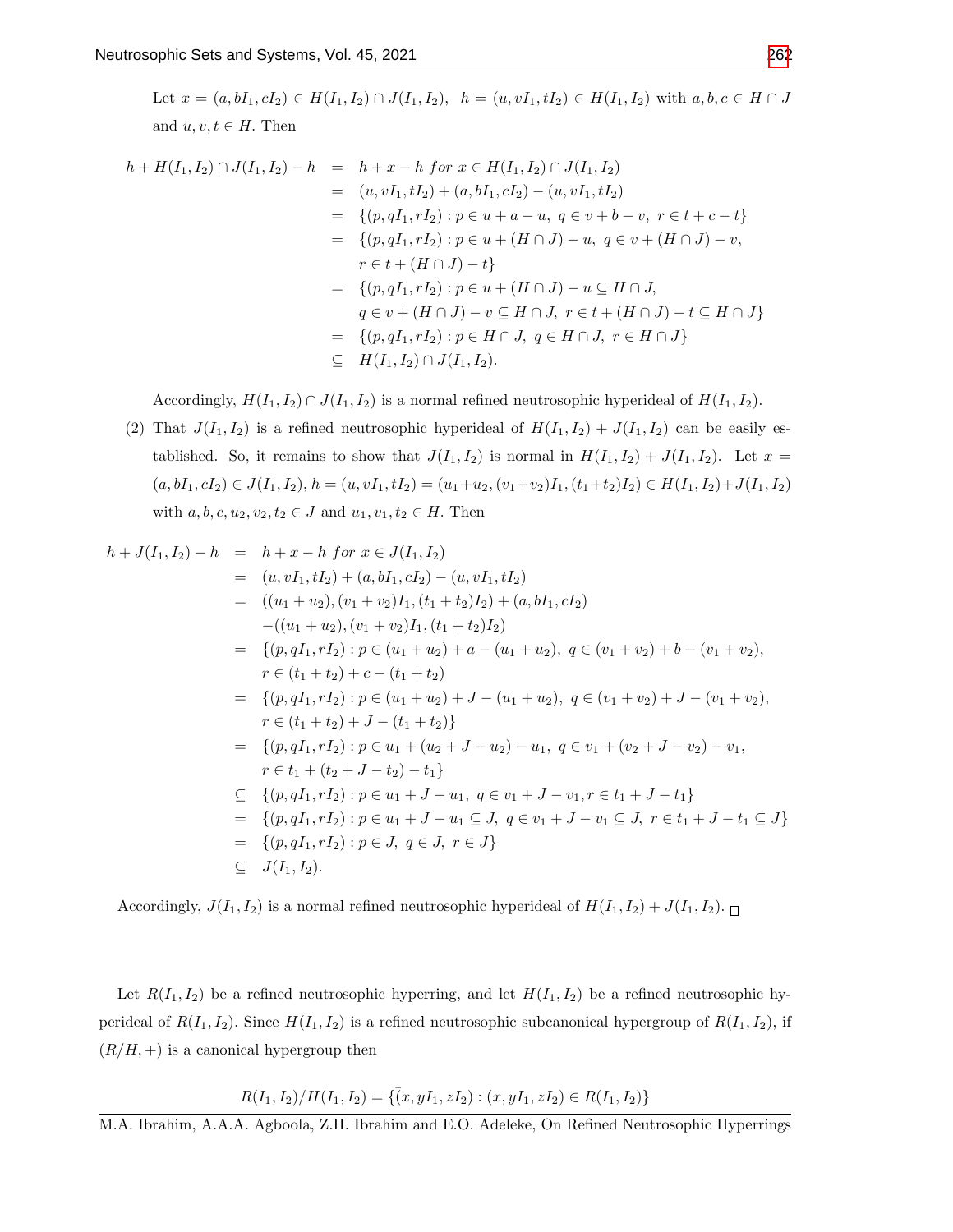is a refined neutrosophic canonical hypergroup under the hyperaddition  $+^{\prime}$  defined for

$$
r_1 + H(I_1, I_2), r_2 + H(I_1, I_2) \in R(I_1, I_2)/H(I_1, I_2)
$$
 with  $r_1 = (x_1, y_1I_1, z_iI_2), r_2 = (x_2, y_2I_1, z_2I_2)$ , by

$$
r_1 + H(I_1, I_2) + r_2 + H(I_1, I_2) = (r_1 + r_2) + H(I_1, I_2).
$$

Define on  $R(I_1, I_2)/H(I_1, I_2)$  a hypermultiplication  $\cdot'$  by

$$
r_1 + H(I_1, I_2) \cdot r_2 + H(I_1, I_2) = (r_1 r_2) + H(I_1, I_2).
$$

It can be shown that  $(R(I_1, I_2)/H(I_1, I_2), +', \cdot')$  is a refined neutrosophic hyperring if  $(R/H, +, \cdot)$  is a hyperring.

**Definition 3.15.** Let  $(R(I_1, I_2), +_1, \cdot_1)$  and  $(P(I_1, I_2), +_2, \cdot_2)$  be any two refined neutrosophic hypergrings and let

$$
\phi: R(I_1, I_2) \longrightarrow P(I_1, I_2)
$$

be a mapping from  $R(I_1, I_2)$  into  $P(I_1, I_2)$ .

- (1)  $\phi$  is called a refined neutrosophic hyperring homomorphism if:
	- (a)  $\phi$  is hyperring homomorphism,
	- (b)  $\phi(I_k) = I_k$  for  $k = 1, 2$ .
- (2)  $\phi$  is called a good refined neutrosophic hyperring homomorphism if:
	- (a)  $\phi$  is good hyperring homomorphism,
	- (b)  $\phi(I_k) = I_k$  for  $k = 1, 2$ .
- (3)  $\phi$  is called a refined neutrosophic hyperring isomorphism if  $\phi$  is a refined neutrosophic hyperring homomorphism and  $\phi^{-1}$  is also a refined neutrosophic hyperring homomorphism.

<span id="page-14-0"></span>**Definition 3.16.** Let  $\phi: R(I_1, I_2) \longrightarrow P(I_1, I_2)$  be a refined neutrosophic hyperring homomorphism from a refined neutrosophic hyperring  $R(I_1, I_2)$  into a refined neutrosophic hyperring  $P(I_1, I_2)$ .

- (1) The  $Ker\phi = \{(u, vI_1, wI_2) \in R(I_1, I_2) : \phi((u, vI_1, wI_2)) = (0, 0I_1, 0I_2)\}.$
- (2) The  $Im \phi = {\phi((u, vI_1, wI_2)) : (u, vI_1, wI_2) \in R(I_1, I_2)}$ .

**Proposition 3.17.** Let  $\phi: R(I_1, I_2) \longrightarrow P(I_1, I_2)$  be a refined neutrosophic homomorphism.

- (1) The kernel of  $\phi$  is not a neutrosophic subhyperring of  $R(I_1, I_2)$ .
- (2) The kernel of  $\phi$  is not a neutrosophic hyper ideal of  $R(I_1, I_2)$ .
- (3) The image of  $\phi$  is a neutrosophic subhyperring of  $P(I_1, I_2)$ .

Proof. (1) It follows easily from 1 of definition [3.16.](#page-14-0)

- (2) It follows from the Proof of 1.
- (3) The proof is similar to the proof in classical case.

It can be shown that  $\ker \phi$  is just a subhyperrings of  $R(I_1, I_2)$ .

M.A. Ibrahim, A.A.A. Agboola, Z.H. Ibrahim and E.O. Adeleke, On Refined Neutrosophic Hyperrings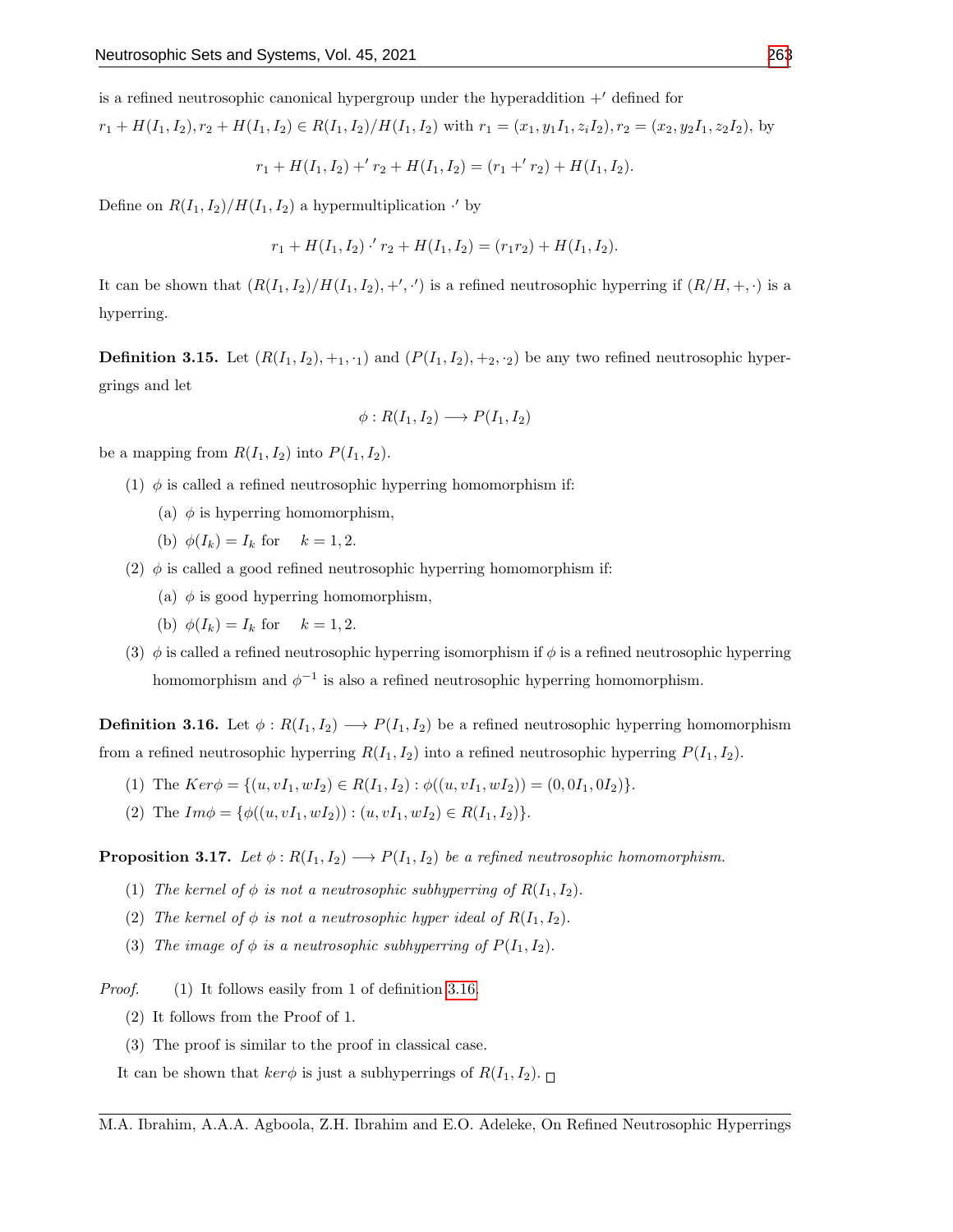#### 4. Conclusions

This paper studied the refinement of a type of neutrosophic hyperrings in which  $''+''$  and  $''·''$  are hyperoperations and presented their basic properties. It was established that every refined neutrosophic hyperring is a hyperring. It was also shown that the kernel of a refined neutrosophic hyperring homomorphism is not a refined neutrosophic hyperideal but the image is a refined neutrosophic subhyperring. Funding: This research received no external funding.

Conflicts of Interest: The authors declare no conflict of interest.

#### References

- <span id="page-15-6"></span>1. Adeleke, E.O, Agboola, A.A.A and Smarandache, F. Refined Neutrosophic Rings I, International Journal of Neutrosophic Science (IJNS), Vol. 2(2), pp. 77-81, 2020.
- <span id="page-15-7"></span>2. Adeleke, E.O, Agboola, A.A.A and Smarandache, F. Refined Neutrosophic Rings II, International Journal of Neutrosophic Science (IJNS), Vol. 2(2), pp. 89-94, 2020.
- 3. Agboola, A.A.A., Ibrahim, A.M. and Adeleke, E.O, Elementary Examination of NeutroAlgebras and AntiAlgebras Viz-a-Viz the Classical Number Systems, Vol. 4, pp. 16-19, 2020.
- <span id="page-15-12"></span>4. Agboola, A.A.A. On Refined Neutrosophic Algebraic Structures, Neutrosophic Sets and Systems 10, pp 99-101, 2015.
- <span id="page-15-5"></span>5. Agboola, A.A.A. and Akinleye, S.A., Neutrosophic Hypervector Spaces, ROMAI Journal, Vol.11 , pp. 1-16, 2015.
- <span id="page-15-13"></span>6. Agboola, A.A.A and Davvaz, B., On Neutrosophic Canonical Hypergroups and Neutrosophic Hyperrings, Neutrosophic Sets and Systems. Vol. 2, pp. 34-41, 2014.
- 7. Agboola, A.A.A and Davvaz, B., Introduction to Neutrosophic Hypergroups, ROMAI J., Vol. 9, no. 2, pp. 1-10, 2013.
- <span id="page-15-8"></span>8. Agboola, A.A.A, Ibrahim, M.A., Adeleke, E.O., Akinleye, S.A., On Refined Neutrosophic Algebraic Hyperstructures I, International Journal of Neutrosophic Science, Vol. 5(1), pp. 29-37, 2020.
- <span id="page-15-3"></span>9. Asokkumar,A., Hyperlattice formed by the idempotents of a hyperring, Tamkang Journal of Mathematics, vol. 38, no. 3, pp. 209-215, 2007.
- 10. Asokkumar, A. and Velrajan,M., Characterizations of regular hyperrings, Italian Journal of Pure and Applied Mathematics, no. 22, pp. 115-124, 2007.
- <span id="page-15-4"></span>11. Asokkumar, A. and Velrajan,M., Hyperring of matrices over a regular hyperring, Italian Journal of Pure and Applied Mathematics, no. 23, pp. 113-120, 2008.
- <span id="page-15-2"></span>12. Barghi, A., R., A class of hyperrings, Journal of Discrete Mathematical Sciences and Cryptography, Vol. 6, no. 2-3, pp. 227-233, 2003.
- <span id="page-15-11"></span>13. Davvaz, B. and Leoreanu-Fotea,V., Hyperring Theory and Applications, International Academic Press, Palm Harber, USA, 2007.
- <span id="page-15-1"></span>14. De Salvo,M., Hyperrings and hyperfields, Annales Scientifiques de l'Universite de Clermont-Ferrand II, no. 22, pp. 89-107, 1984.
- <span id="page-15-9"></span>15. Ibrahim, M.A., Agboola, A.A.A, Badmus, B.S, Akinleye, S.A., On Refined Neutrosophic Vector Spaces I, International Journal of Neutrosophic Science, Vol. 7(2), pp. 97-109, 2020.
- 16. Ibrahim, M.A., Agboola, A.A.A, Badmus, B.S, Akinleye, S.A., On Refined Neutrosophic Vector Spaces II, International Journal of Neutrosophic Science, Vol. 9(1), pp. 22-36, 2020.
- 17. Ibrahim, M.A., Agboola, A.A.A, Badmus, B.S, Akinleye, S.A., On Refined Neutrosophic Hypergroup, International Journal of Neutrosophic Science, Vol. 9(2), pp. 86-99, 2020.
- 18. Ibrahim, M.A., Agboola, A.A.A, Badmus, B.S, Akinleye, S.A., On Refined Neutrosophic Hypervector Spaces, International Journal of Neutrosophic Science, Vol. 8(1), pp. 50-71, 2020.
- <span id="page-15-10"></span>19. Ibrahim, M.A., Agboola, A.A.A, Badmus, B.S, Akinleye, S.A., On Refined Neutrosophic Canonical Hypergroup, To appear in Neutrosophic Set and System.
- <span id="page-15-0"></span>20. Krasner, M., A class of hyperrings and hyperfields, International Journal of Mathematics and Mathematical Sciences, Vol. 6, no. 2, pp. 307-311, 1983.